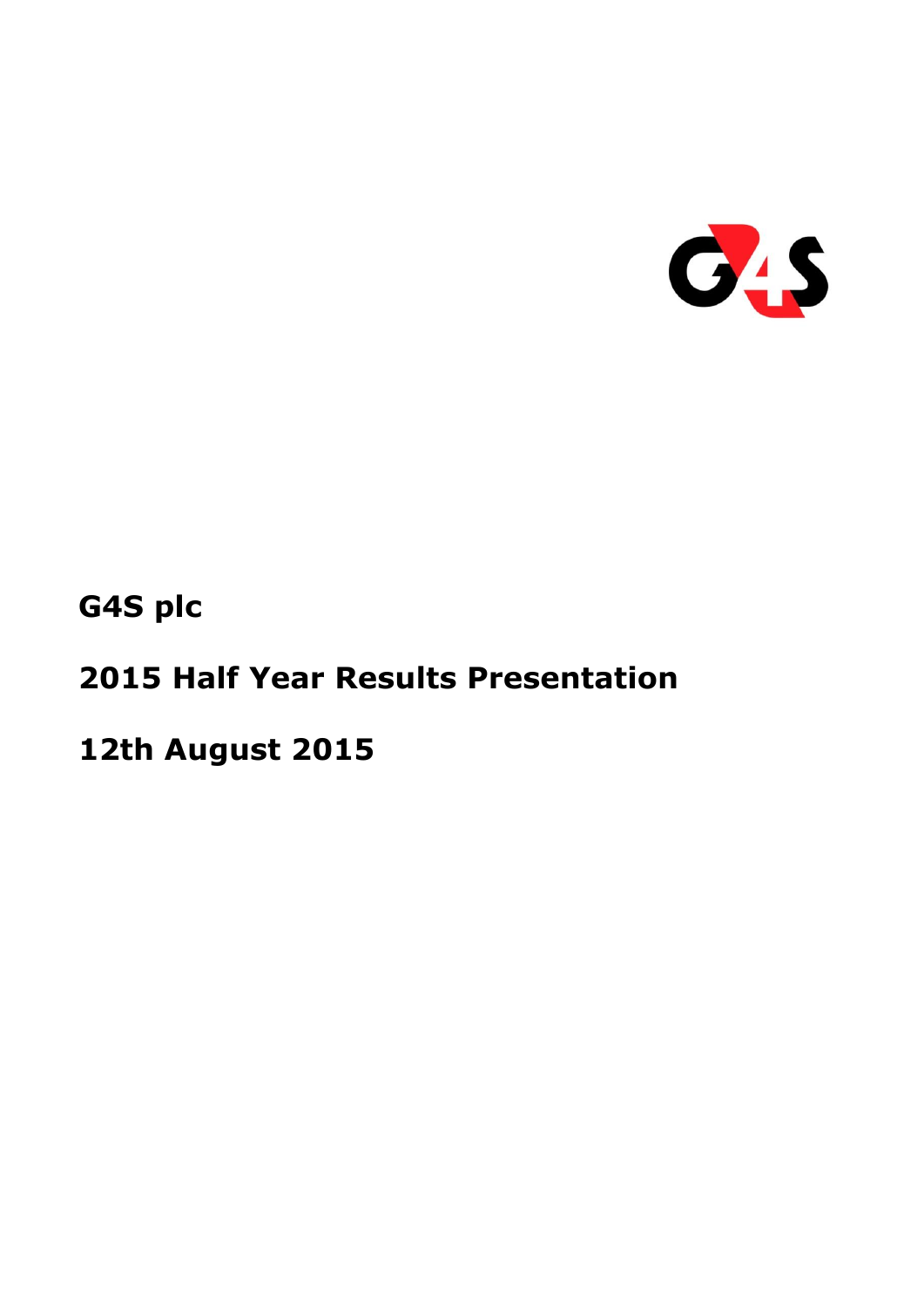#### **G4S**

**Ashley Almanza, Chief Executive Officer Himanshu Raja, Chief Financial Officer** 

#### **QUESTIONS FROM**

**Robert Plant, JPMorgan Paul Checketts, Barclays Capital Ed Steele, Citi Andy Grosvenor, Credit Suisse Julian Cater, Numis Securities Gideon Adler, Redburn Partners Della Femina, Goldman Sachs**

*From the Webcast* **George Gregory, Exane Ian Armstrong, Brewin**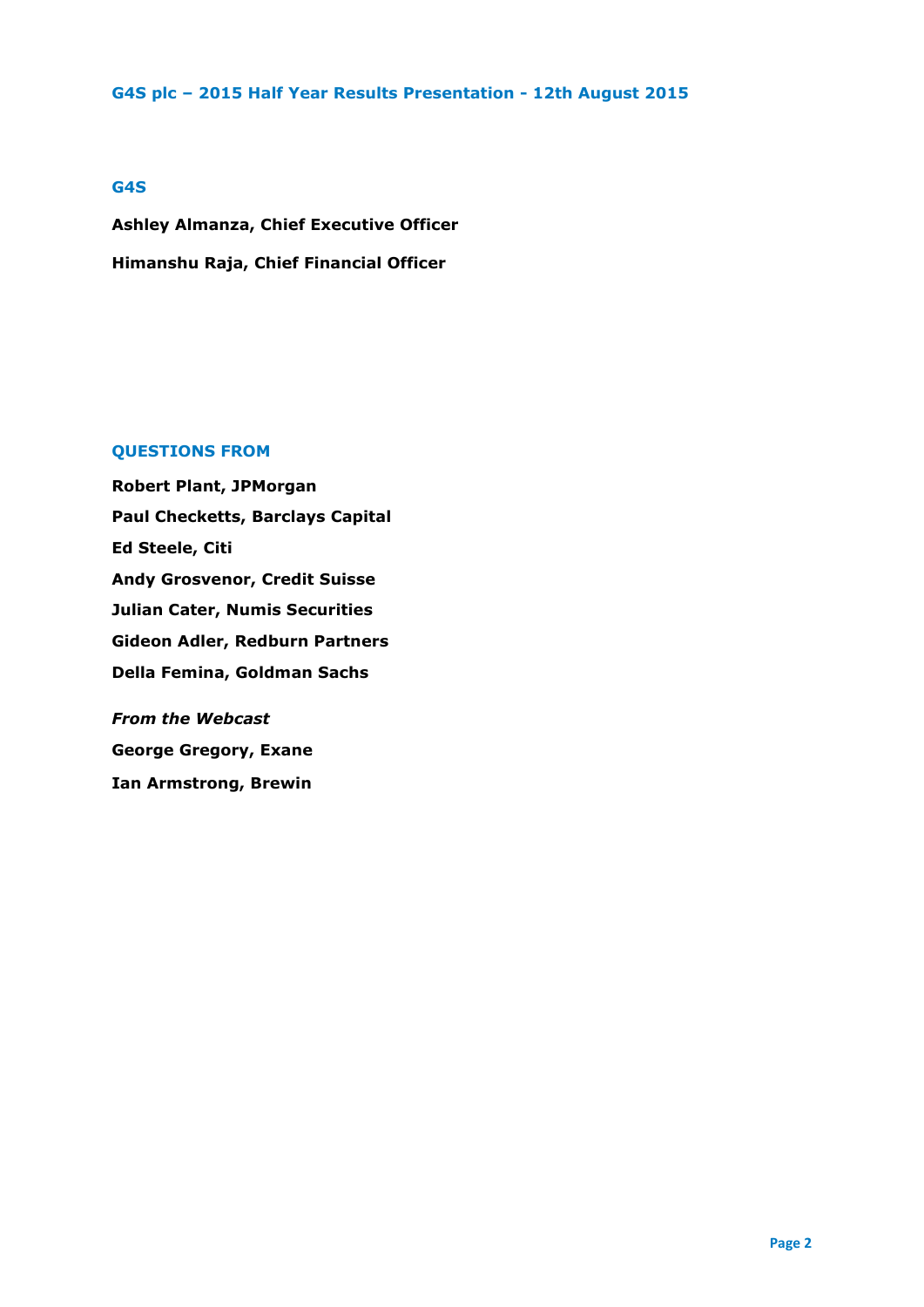#### *Group and Regional Highlights*

#### **Ashley Almanza, Chief Executive Officer**

Good morning everyone, a very warm welcome to G4S's Half Year Results announcement to everyone in the room and to everyone who is joining us via webcast this morning.

Before we get started I need to draw your attention to the customary legal disclaimer and ask you to please read it in your own time.

We have a straightforward agenda this morning, we're going to review the Group and regional highlights for the first six months. Then we're going to provide you with update on the progress that we're making with our strategic plans. I'll then hand over to Himanshu Raja, our Chief Financial Officer, and he'll take us through the numbers in a bit more detail and also talk about the progress that we're making with our productivity programmes and also embedding financial and contract risk management in our business processes. We'll wrap up and there will be plenty of time for Q&A.

So without further ado let's turn to the Group results. I hope by now you've seen the statement that we put out this morning. Starting with revenue we saw good growth in our emerging markets, up 5.7%. You will recall that our Manus Island contract came to an end at the end of the first quarter last year, and excluding that impact, the rest of our businesses in the emerging markets grow by 8.7% year on year.

Continued strong performance in North America - revenues up 5.4%. In the UK, as anticipated, our revenues were down year on year and this reflects that ending of the Government electronic monitoring contract in 2014.

Europe, we saw return to revenue growth in our businesses for the first time in a while and that was after absorbing the impact of the Dutch prison's contract which also came to an end in 2014. So we had three very large contracts all coming an end last year. Those now roll out of our quarterly comparatives going forward, but they'll obviously still be there in the full year comparatives.

Total Group revenues were up 2.8% on an organic basis 2.2% and again that's after absorbing the impact of those three large contract terminations.

We were very busy in the first half of this year mobilising the contract wins that we enjoyed at the backend of 2014 and early 2015. We saw increasing build-up of our mobilisation through the first half, that gave us a good exit rate and gives us good momentum into the second half of 2015.

We also saw good progress in our sales and pipeline. New contract sales were about £700m, ACV, annual contract values and about  $£1.4$ bn total contract value. Our pipeline continues to grow, it's a healthy diversified pipeline standing at £6bn at the 30th of June.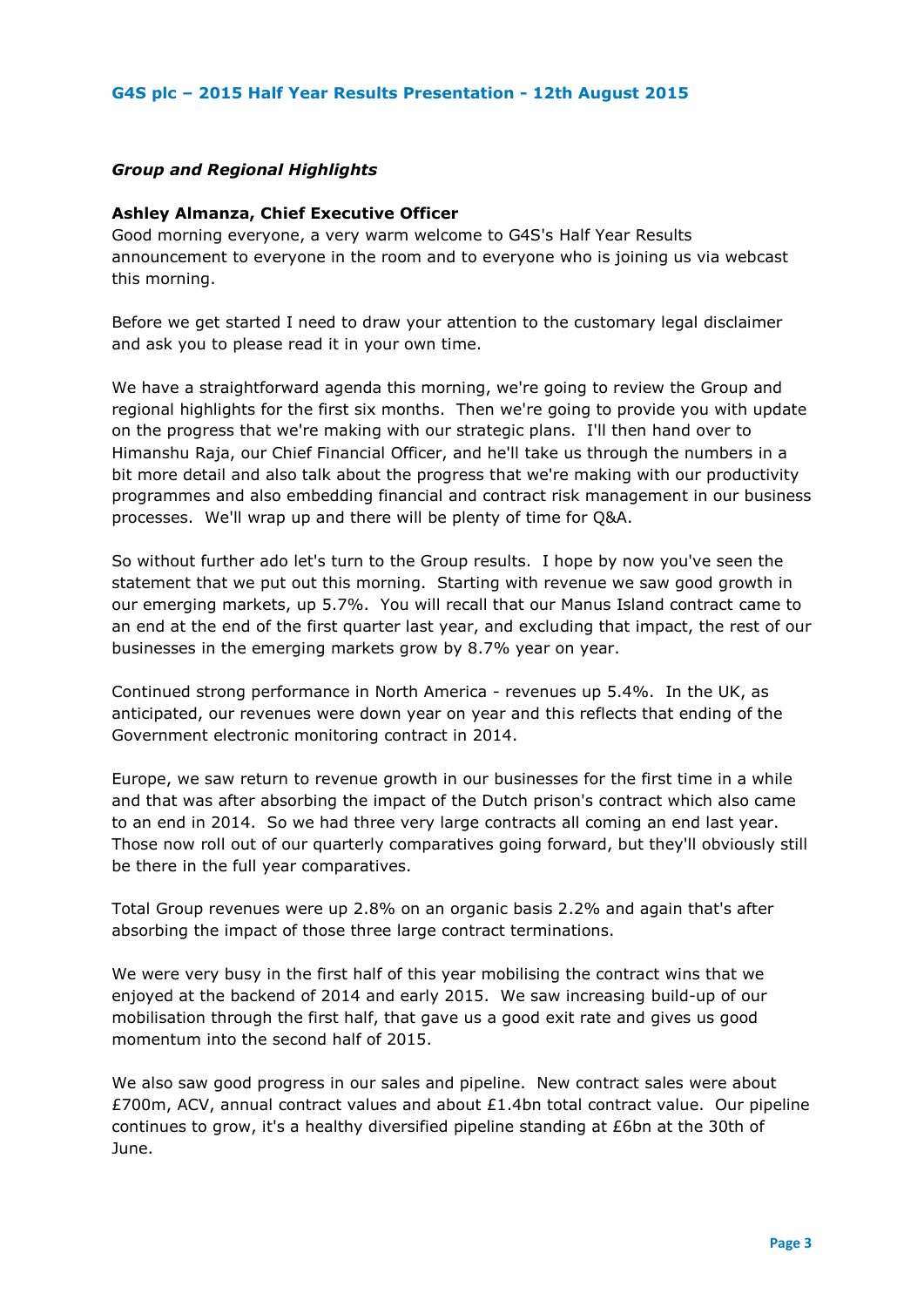Now as you know we have a broad suite of productivity programmes covering operations, organisational efficiency, procurement, IT and property. And as I mentioned Himanshu is going to cover those in a bit more detail, but we're making good progress with those and the combination of revenue growth and improved productivity saw our operating profits rise by 4.9%.

We had a lower interest charge, which again Himanshu will cover, and our earnings came in at £95m, a 10.5% increase on the same period last year.

Cash flow was £195m from our operating businesses, that's an increase of 5%, building on an increase of 25% we posted at the same time last year. So we continue to work on our cash flow and are making steady progress - there's more to do there.

The Board has declared an interim dividend of 3.59 pence per share, that's an increase of 5%.

And the combination of our strategy, our people, our market positions, our mobilisations of contracts already won and our productivity programmes gives the Group a positive outlook as we move into the second half of 2015.

We're going to go through each of the regions now starting as usual with Africa. Against a background of prolonged weak commodity prices we've seen softness in the mining and oil and gas sector. And against that background our revenues in Africa grew by 3.9%.

As you know Africa is a relatively new organisational entity in G4S, it did not exist as a standalone region until two years ago and we have continued to invest in strengthening our organisation across Africa, improving our operating capability and building our sales pipeline.

Our Accelerated Best Practices, ABP, that's the name that we give to our productivity programmes, they are at a very early stage in Africa. And what that means is that the cost of investing in our organisation, our operating capability and our pipeline build drops through to the bottom line. And so profits came in at  $£17m$  versus  $£22m$  for the same period last year.

Of course we plan to invest through the cycle to take advantage of our very strong market positions in a continent which we regard as fundamentally attractive over the long term.

In Asia Middle East, our revenues were £657m, that's an increase of 4% year on year. Again, excluding the Manus effect the rest of the business grew at 9.4%. We continue to invest heavily in sales and business development across a number of our key service lines, including Systems and Technology, Risk Management, Facilities Management and : Care and Justice Services.

As you will have seen I hope from the announcement this morning we're making good progress with our portfolio rationalisation programme and Asia Middle East has made particularly good progress in the last six to nine months.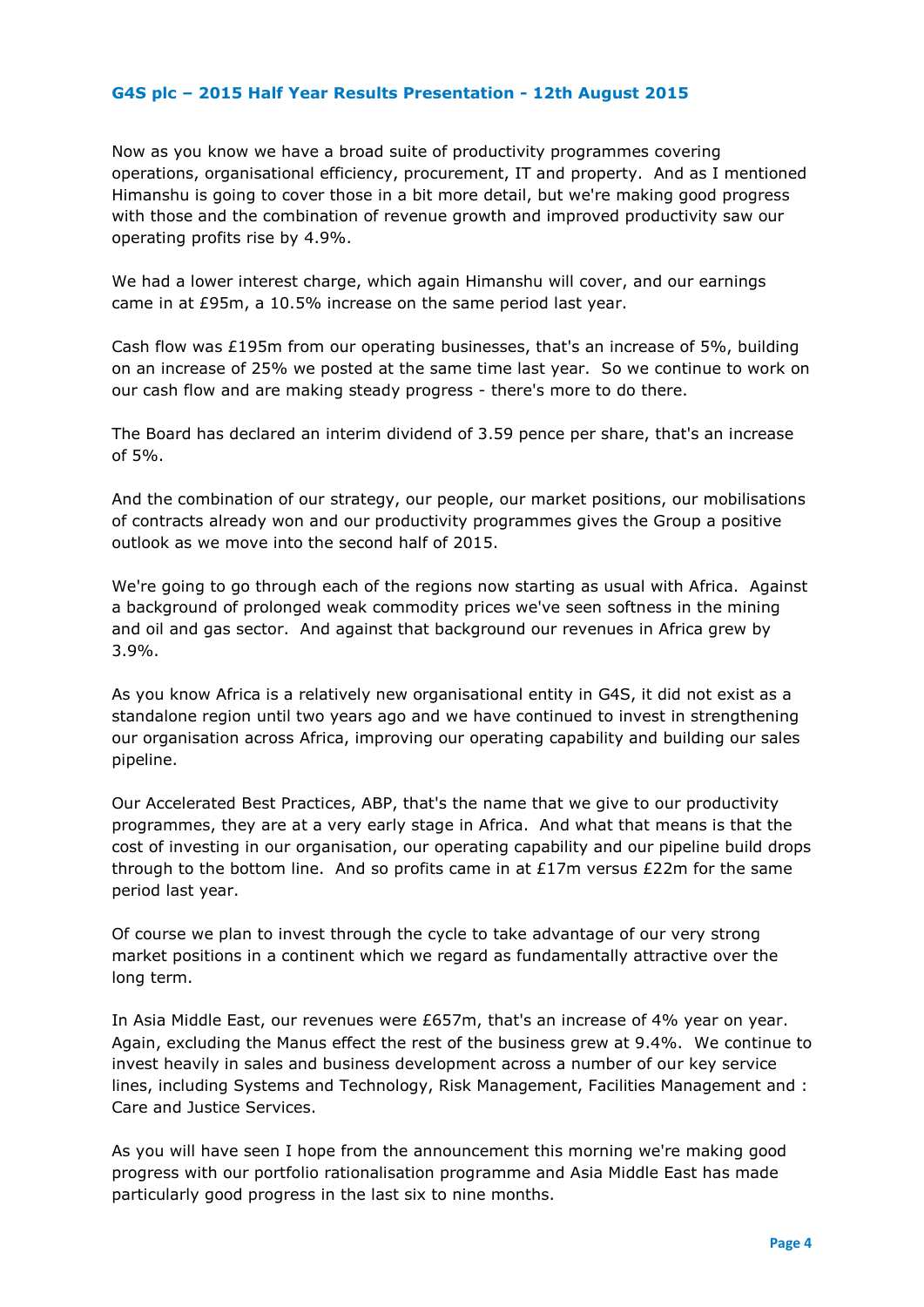We've started our Accelerated Best Practice programmes in Asia Middle East, but we have still a long way to go. The combination of top line growth and improving productivity saw profits rise to £56m, that's just under a 10% increase year on year.

In Latin America we saw also the effect of weaker commodity prices and generally weaker macroeconomic conditions, notwithstanding that backdrop revenues grew by 11.8%, with growth across all of our markets and key sectors. This is also a new region; it's about 18 months old as an organisational entity within G4S. We've been building a regional management team, strengthening our country management teams, building operational capability, and building our pipeline in Latin America. And here too our Accelerated Best Practice programmes are at a very early stage. As a result our profits were unchanged year on year with the costs of investment in those programmes offsetting the revenue gains.

Our profits came in at  $E14m$ ; here too we will invest through the cycle to take advantage of what we regard as very strong market positions in a fundamentally attractive continent.

In Europe, as I mentioned we saw a return to growth in our businesses, revenues up 2% after absorbing the Dutch prison contract termination. Here too we've been investing in sales and business development, Europe was one of our weakest sales organisations two years ago and it's come on leaps and bounds, we're starting to see that benefit in our pipeline.

We made a bolt-on acquisition in Monitoring and Response in the Netherlands, these are small acquisitions that we're able to absorb and integrate very quickly and they can become earnings accretive very quickly.

Profits were £2m lower in Europe coming in at £32m versus £34m last year and this was our growth offset by the cost of heavy mobilisation programmes on large contracts in the Netherlands in the first half and lower profits from our Belgian cash business. We continue to strengthen our pipeline and invest in our business here.

North America as I mentioned, another good performance, revenue is up 5.4% across the US and Canada, broad based progress across markets and sectors; another area where we're investing in sales and business development and particularly in service innovation and we'll talk more about that later in the presentation.

We had very significant mobilisation activity in the first half of this year on the back of wins in 2014. A combination of growth and operational gearing saw our profits in North America rise by 13.9%. We have large growing and diversified pipeline of opportunities in North America, we're very excited about the franchise we have there in the world's largest security market.

The UK and Ireland, as expected revenues were down year on year, this principally reflects the electronic monitoring contract coming to an end in Q1 '14. We are making very good progress with our Accelerated Best Practice programmes restructuring, financial shared service centres, and again Himanshu will cover that in more detail. And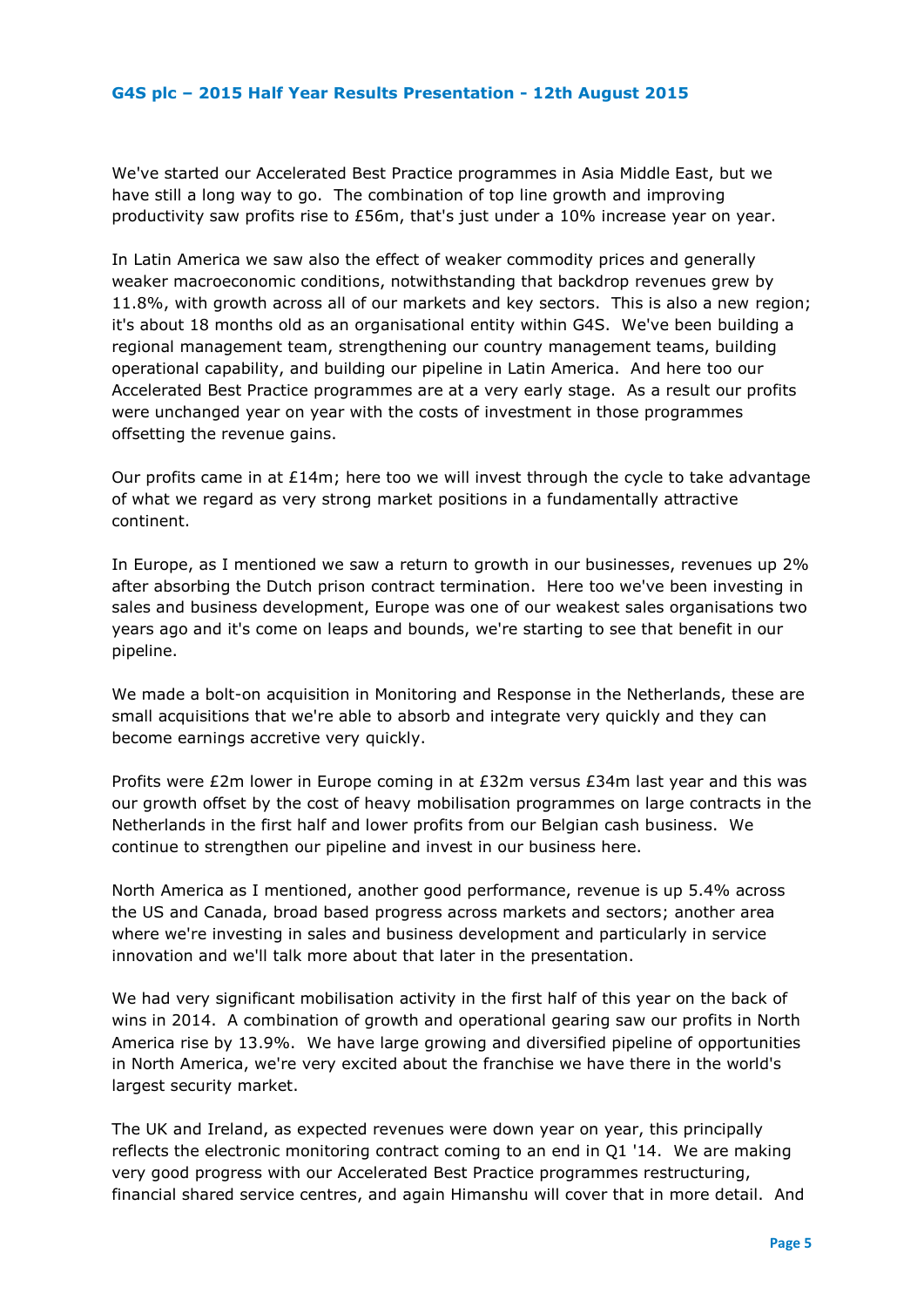these are delivering benefits. So notwithstanding lower revenues our profits were up 1.8%. Our focus in this region is disciplined business development and improving our productivity.

So that brings us to the end of our regional business reviews and we're going to move on to a strategy update.

. . . . . . . . . . . . . . . . . . . . . . . . . . . . . . . . . . . . . . . . . . . . . . . . . . . . . . . . . . . . . . .

#### *Strategy Update*

#### **Ashley Almanza, Chief Executive Officer**

Now as you know our strategy and our plan draws on multiple sources of value, which are summarised on this slide. And these are growth programmes, productivity programmes, active portfolio management, and disciplined financial and risk management.

Those programmes are underpinned by detailed plans which we set out in November 2013 and they are shown on this slide here. Now some are moving ahead faster than others, some of these programmes and some regions are moving forward faster than others. Some of these programmes are attracting more resource than some of the later programmes. Overall I am pleased to say that the group is making good progress and our plans are on track.

In previous presentations I've spent quite a lot of time talking about productivity and financial and contract risk management. Today I'm going to focus on our growth programmes and on our portfolio management. And Himanshu is going to spend a bit of time talking about productivity and financial and risk management.

Now when we set out plans out in November 2013 I think we were quite careful to explain that the gains that we would harvest from our productivity programmes would be reinvested. These would be reinvested into our growth programme, into improving financial and risk management and indeed back into further productivity programmes and that has been happening.

What we also said in November 2013 was that as we got into 2015 and worked through 2015 and beyond these programmes would become progressively self-funding and that is beginning to happen. So whilst most of the benefits are being reinvested and have been for the last two years, some of the benefits are beginning to drop through to the bottom line and we expect that as we move through the plan period in '15 and '16 that trend will continue.

Let's turn for a moment to portfolio management. So this chart hopefully is very familiar to you, again it comes from our presentation in November 2013; it was the result of a bottom up review of all of our businesses in the portfolio. On the vertical scale you have cumulative profit; on the horizontal scale you have number of countries. And we applied a consistent set of criteria to all of the businesses in our portfolio, looking at materiality, profit, cash flow growth prospects, cash generation, market value, and risk profile of those businesses. And what we found is that around 60 countries contributed almost all of the current and future profit and indeed cash flow of those businesses.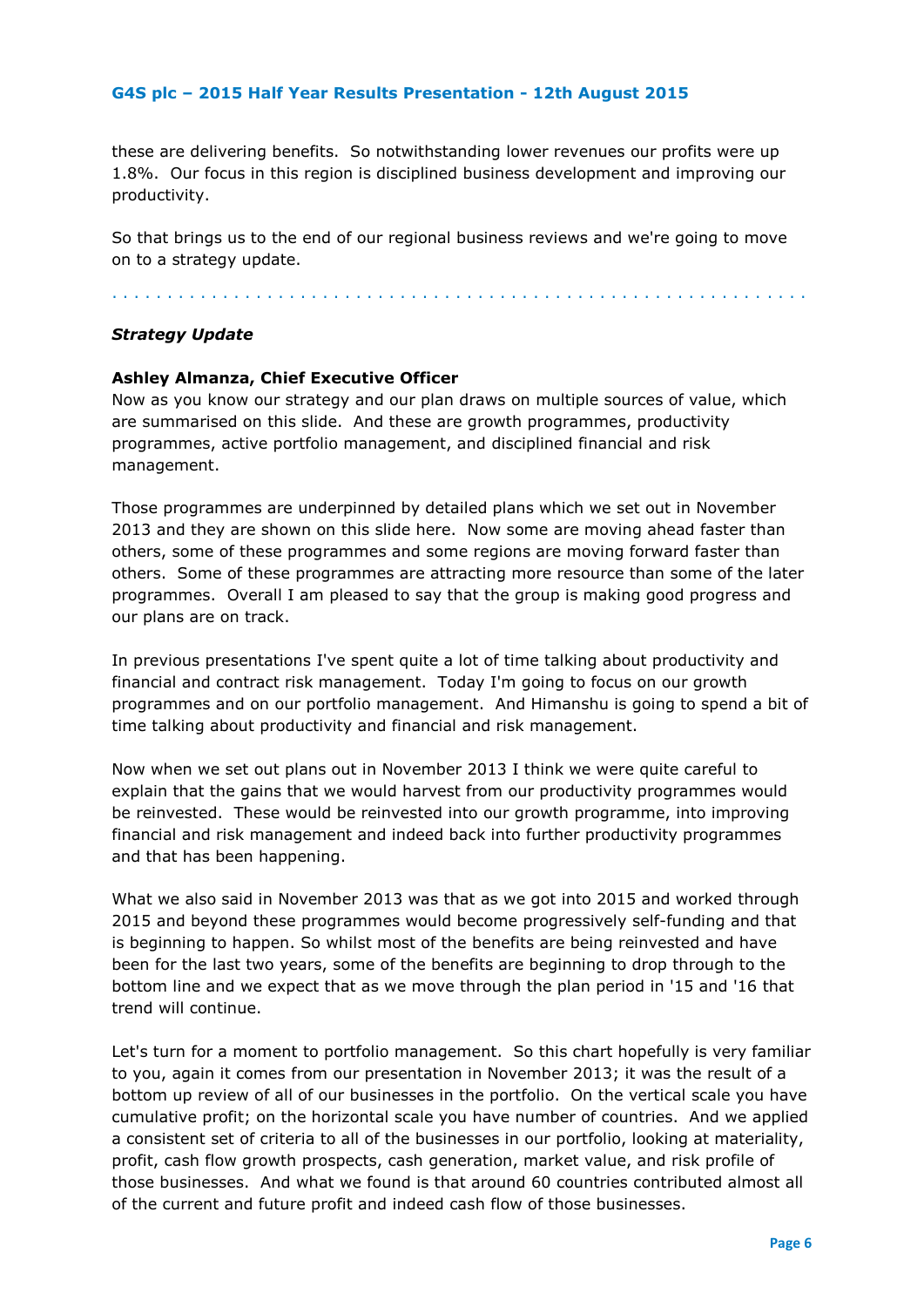We knew that we wanted to invest in some of the smaller businesses and grow them for the future, but we also understood that we needed to clear out the portfolio in a measured way. And I am pleased to say that we have made very good progress which has substantially improved our strategic focus, our management focus because in a very diverse portfolio we were in a 126 countries, with five or six businesses per country and that can impose heavy management dilution on any business.

We made very good progress and this table on our next slide summarises that progress. We have either completed the sale of, or are in the process of selling or closing 46 businesses across the portfolio. In aggregate they account for around  $\text{\pounds}1.1$ bn of revenue and £3m of profit.

We've raised aggregate proceeds of £263m on the 16 businesses that we've sold already, so I think very satisfactory progress and we have undoubtedly got a much sharper focus in our business today.

We said at the time that portfolio management was not a one off exercise, we regard it as the flip side of capital discipline, every asset, every business has to earn its keep in the portfolio. That remains the case and we will continue to manage our portfolio actively; however, the intense level of activity that we've seen over the last two years we don't expect to see over the coming two years.

Let's turn now to our growth agenda, this slide shows the programmes that we set out in November 2013. We committed to investing in our sales and business development resource and capability across the Group, an incremental £20m and we've been doing that. We said we would extend proven services from one market into another market where we weren't selling that service. And moreover we would innovate to create new services in existing markets that we could offer to current and perspective customers.

We've invested in sector sales specialists, global account management and heavily in our sales operations. Our sales operations are vastly improved today, we have a much better understanding of where our sales teams are performing, where they need additional resource and support and how our pipeline is developing, which enables us to far more efficiently allocate resource and go after the best opportunities. We're also qualifying our pipeline, I think, far more stringently.

So broad progress in all of these areas and nowhere I think is this more evident than in our sales performance and the development of our pipeline. This slide shows our pipeline at the 30th of June this year and in brackets you have the comparable figures for December 2014. And what you can see is that our pipeline has grown by 10% in six months. You can also see that most of the growth has been at the sharp end of the pipeline, that is to say in the bidding and negotiation stage of the pipeline. And that I think provides good support for our future sales and revenues.

I find this performance quite satisfactory really because the pipeline has grown despite the fact that we've been depleting in heavily, we've been depleting it heavily by converting pipeline opportunities into contract wins. We had  $E700m$  of contract wins depleting that pipeline over the same period, 1.4 total contract value.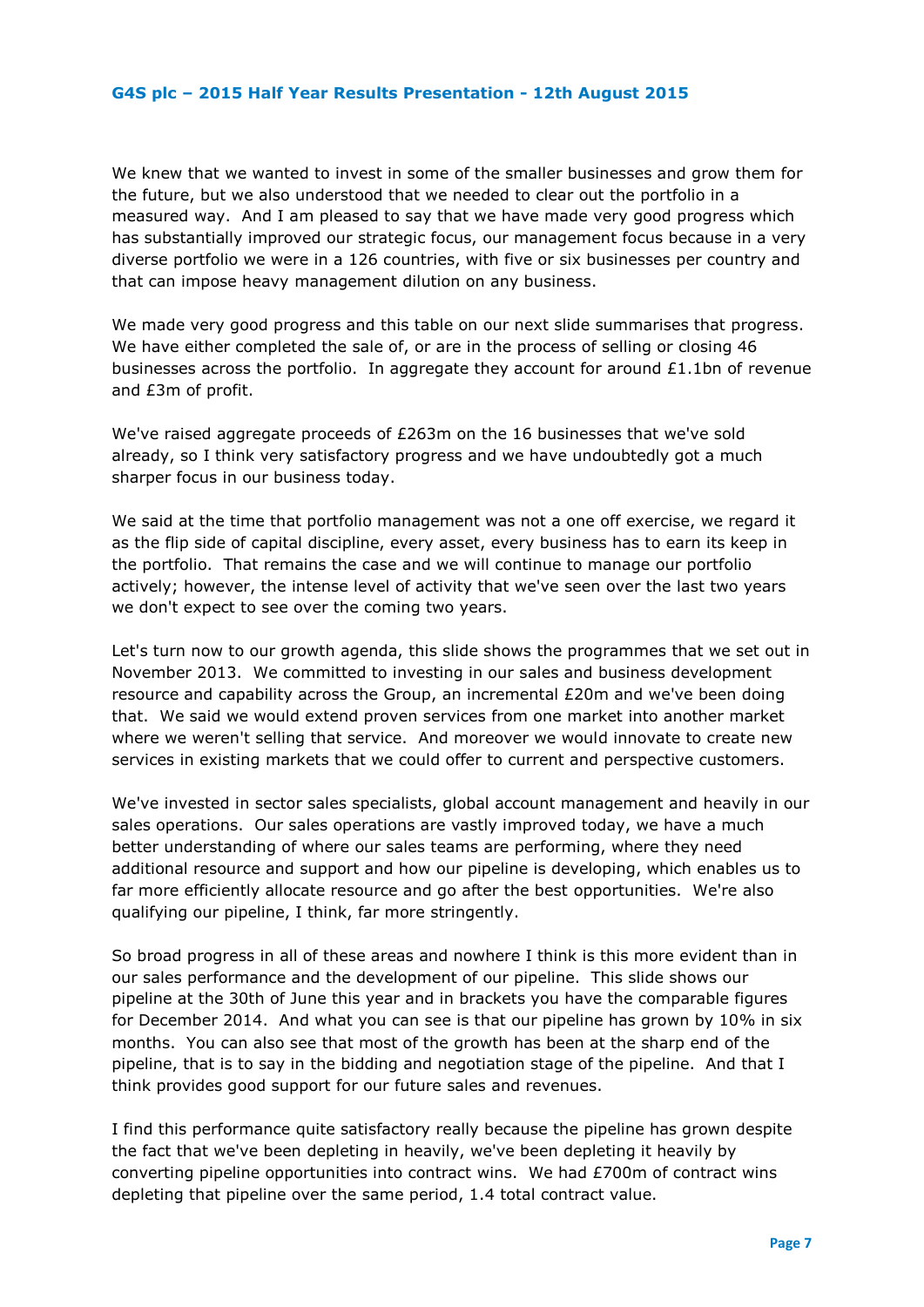So the pipeline I think is healthy, it's diversified, and it's growing, it's growing by region not just in aggregate. You can see it's growing at different speeds on this slide here we show growth since January in the pipeline, this is annual contract value, as you would expect one of the strengths of G4S is our geographical diversity and some regions perform when others are going through a quiet period and vice a versa.

Now we're not only diversified by geography, we're diversified by service line. G4S is of course synonymous with Manned and Mobile Security and indeed we're proud of that heritage. It is a fantastic platform on which to build the rest of our business. And Manned and Mobile Security accounts for just over 50% of our total pipeline today.

On that platform we are building our pipeline in our service lines, Care and Justice, Cash Solutions, Facilities Management, Risk Consulting, Systems and Technology and other services including utility services. So I think we've got healthy diversity by service line as well as geography.

Now our aim is not only to grow the pipeline in a diversified way, but it's to innovate and create new services that we can offer to current and prospective clients. And again I'm pleased to say that we're making good progress in this area as well. What this chart does is it shows schematically incremental value added on the vertical scale and integration and indeed complexity on the horizontal scale.

On the right hand side of the chart you have the number of countries in which we're offering each of these service lines and these service lines build on the solid foundation of Manned and Mobile security. I think the value of that service line, Manned and Mobile Security, apart from the profitability and cash generation it provides our business, is that it gives us a global footprint and an unrivalled client base. And we can use that to build new services and offer those either on their own or in an integrated way to our clients. And we're delighted to be able to share with you today some of the examples of the new things that we're doing across our business.

Systems design, installation and maintenance is not new, we offer that in 81 countries across the Group. However, we offer this in depth and breadth in only a few markets. And so there is clearly and opportunity for us to transfer knowhow and capability to some of the markets in which we already operate and the same is true of Monitoring and Response, which we offer in 75 countries.

As you work up the right hand scale you see that we offer these services in far fewer countries, we're just getting started really and this presents, I think, a huge opportunity for the Group.

Consultancy Services, Software Solutions, these are not theoretical we have now developed them, we're starting to market them and customers are paying for the value that they get from these products and we'll look at some of them in a moment. And Risk and Intelligence Services, I think G4S is uniquely placed amongst global security companies to harvest what is really a tremendous intelligence database that we possess by having over 600,000 employees across the world, 580,000 in the field every day. And we're building systems to harvest that asset and offer it to our clients.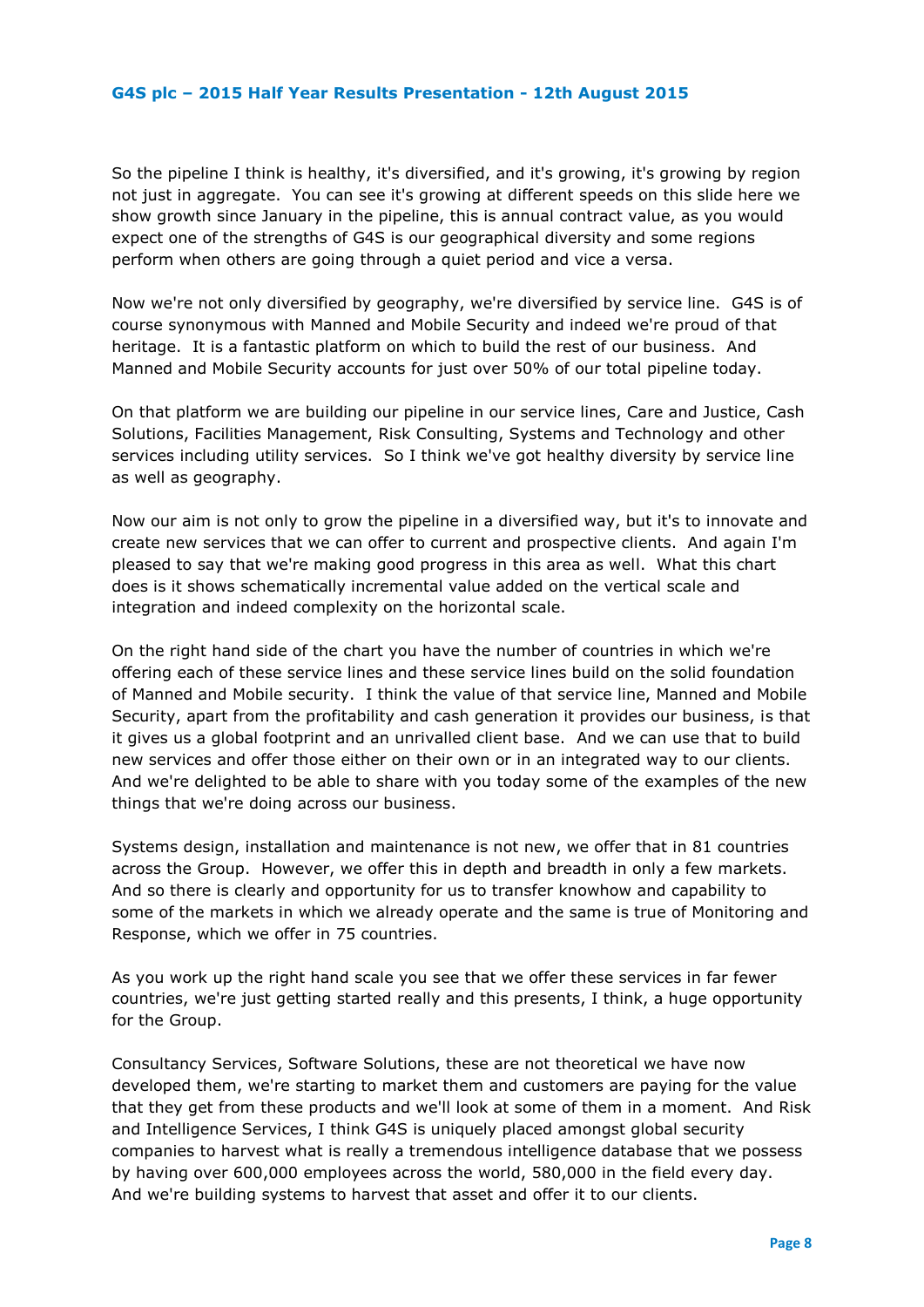So we're going to take a look at three examples of new services that we have deployed in our business. The first is to a customer called the Gem Tower, some of you may know it it's a building in I think midtown Manhattan New York in the US. And here we've combined our capability in Manned and Mobile Security with systems design, installation maintenance and operation monitoring and response, and also provided the client with a software solution that integrates all of the building security risk information into one control room.

We're going to take a look at a short video which shows you what we've done. This solution was delivered towards the backend of last year, it's up and operating, it's delivering significant benefits for our customer, as I think you will see on this short video.

. . . . . . . . . . . . . . . . . . . . . . . . . . . . . . . . . . . . . . . . . . . . . . . . . . . . . . . . . . . . . . .

#### *Video Played*

#### **Ashley Almanza, Chief Executive Officer**

So this is one example of G4S's capability to bring together diverse service lines in an integrated form. We have other examples of customers in North America, UK, and Europe where either in the government space of commercial space we're providing integrated solutions.

. . . . . . . . . . . . . . . . . . . . . . . . . . . . . . . . . . . . . . . . . . . . . . . . . . . . . . . . . . . . . . .

I want to stress though that we're at a very early stage, this has got a lot more running room to develop. And we're going to take a look at two more examples; our next example is a G4S proprietary product. We've invested significantly in this particularly over the last two years, it's a product called RISK360, it's a software solution and it combines again our Manned and Mobile Security capability with software as I mentioned and we're also able to integrate it with an intelligence tool and we'll have a look at the intelligence tool as our next example

So what is RISK360, what does it do? This schematic explains it; it's a software solution developed by us that provides advanced incident and case management capability for our clients. What does that mean? It means that at any point in time, whether you're a medium sized or a large client you're able on your database to see where all your people are, where all your assets are, where your security assets are deployed and where events are occurring real time.

So for example if we have 200 offices in a global account each of them can have a handheld device which communicates with the control room and this software integrates all of the information that they're collecting. It could be proof of presence, proof of duty, it could be them either taking photographs or videoing an incident real time, or filing an incident report. And this has numerous benefits, including the ability of the control room to monitor what's going on across its organisation at any given time, but also to build up trend information. So we have analytical tools that enable chief security officers to over time develop mitigation strategies. You can see patterns in incidents; it's not just security but also safety that you can track.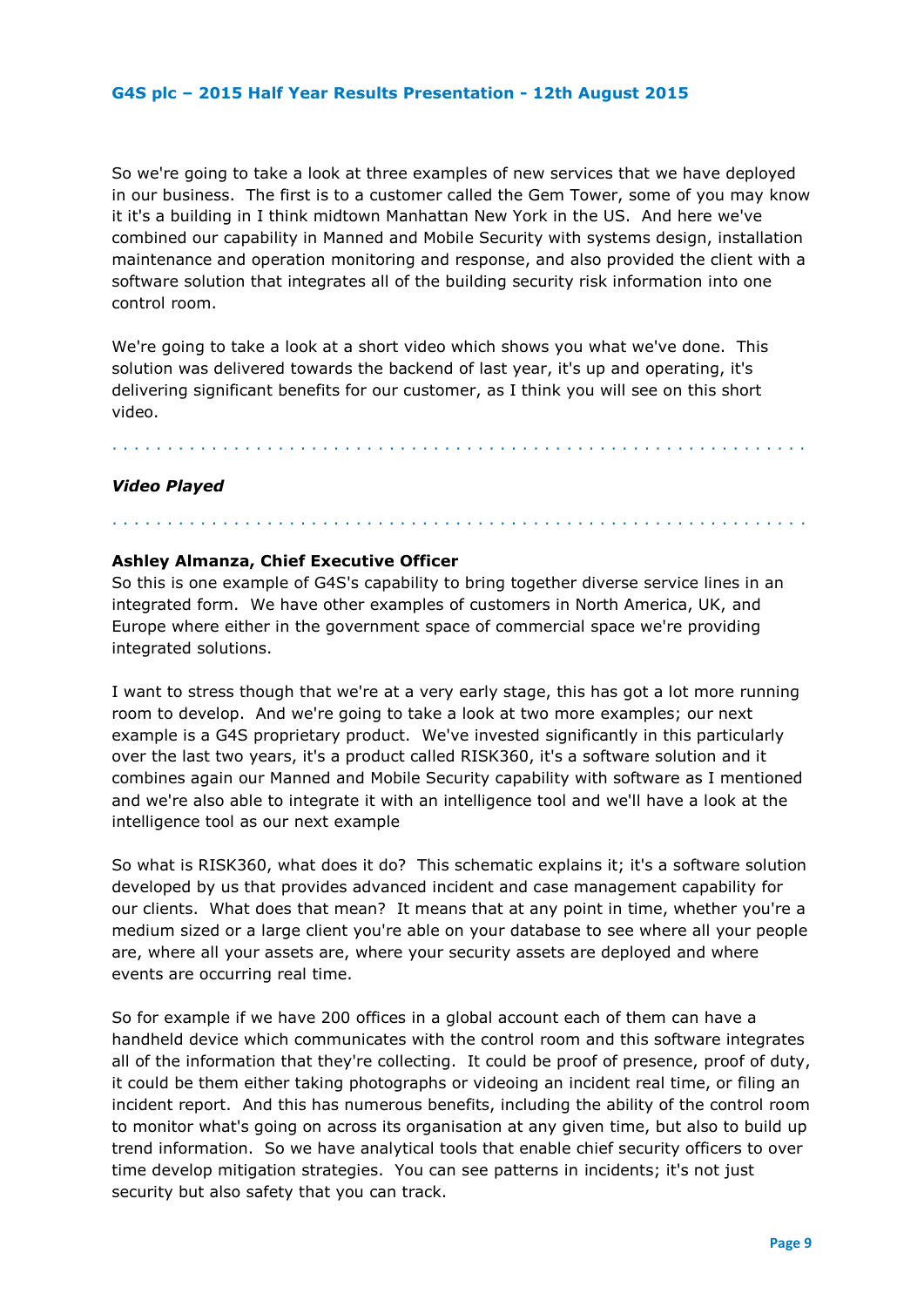So this is something that we have launched in the UK and in the US, very early days but we're getting a positive response from the market and we have another short video clip to showcase RISK360.

. . . . . . . . . . . . . . . . . . . . . . . . . . . . . . . . . . . . . . . . . . . . . . . . . . . . . . . . . . . . . . .

#### *Video Played*

# **Ashley Almanza, Chief Executive Officer**

You can see we're combining our sales collateral with our investor presentation material, so you're all invited to call the number.

. . . . . . . . . . . . . . . . . . . . . . . . . . . . . . . . . . . . . . . . . . . . . . . . . . . . . . . . . . . . . . .

Look, we have a well-developed and fully functional product here but I want to stress our marketing of this is at a very early stage. You know we can measure the number of corporate clients that are currently using this in the dozens rather than in the hundreds. We take heart from the positive feedback we're getting from those customers who are starting to use this product. And we think that we're able to integrate this with another software product that provides intelligence beyond just safety and risk management and we're going to take a look at that product next.

So this again combines Manned and Mobile Security, Consultancy Services, a Software Solution and Risk and Intelligence, this can be either G4S qualified intelligence i.e. it's been vetted by a qualified or specialist analyst, or it can be open source intelligence or more likely both, we combine both of these to feed into our intelligence tool.

The tool that we've created is called GIS, Global Intelligence System and this too is fully functional but we're only just getting started with the marketing, we're offering this today only we're able to deliver it in two countries. But I think it's imminently scalable.

. . . . . . . . . . . . . . . . . . . . . . . . . . . . . . . . . . . . . . . . . . . . . . . . . . . . . . . . . . . . . . .

. . . . . . . . . . . . . . . . . . . . . . . . . . . . . . . . . . . . . . . . . . . . . . . . . . . . . . . . . . . . . . .

*Video Played*

#### **Ashley Almanza, Chief Executive Officer**

So that was the third and final example of product development service innovation in our Secure Solutions business. This product as well you can measure the number of corporate customers that have it today; we've only just launched it in the dozens. It's available today in the UK and we're looking to promote this across the world.

So it's not only in our Secured Solutions business that we've been investing in product and service innovation. We've been doing the same thing in Cash Solutions. And before we look at an example of service innovation in Cash Solutions I'm going to take a moment just to recap some of the key trends in cash markets around the world, cash handling I should say.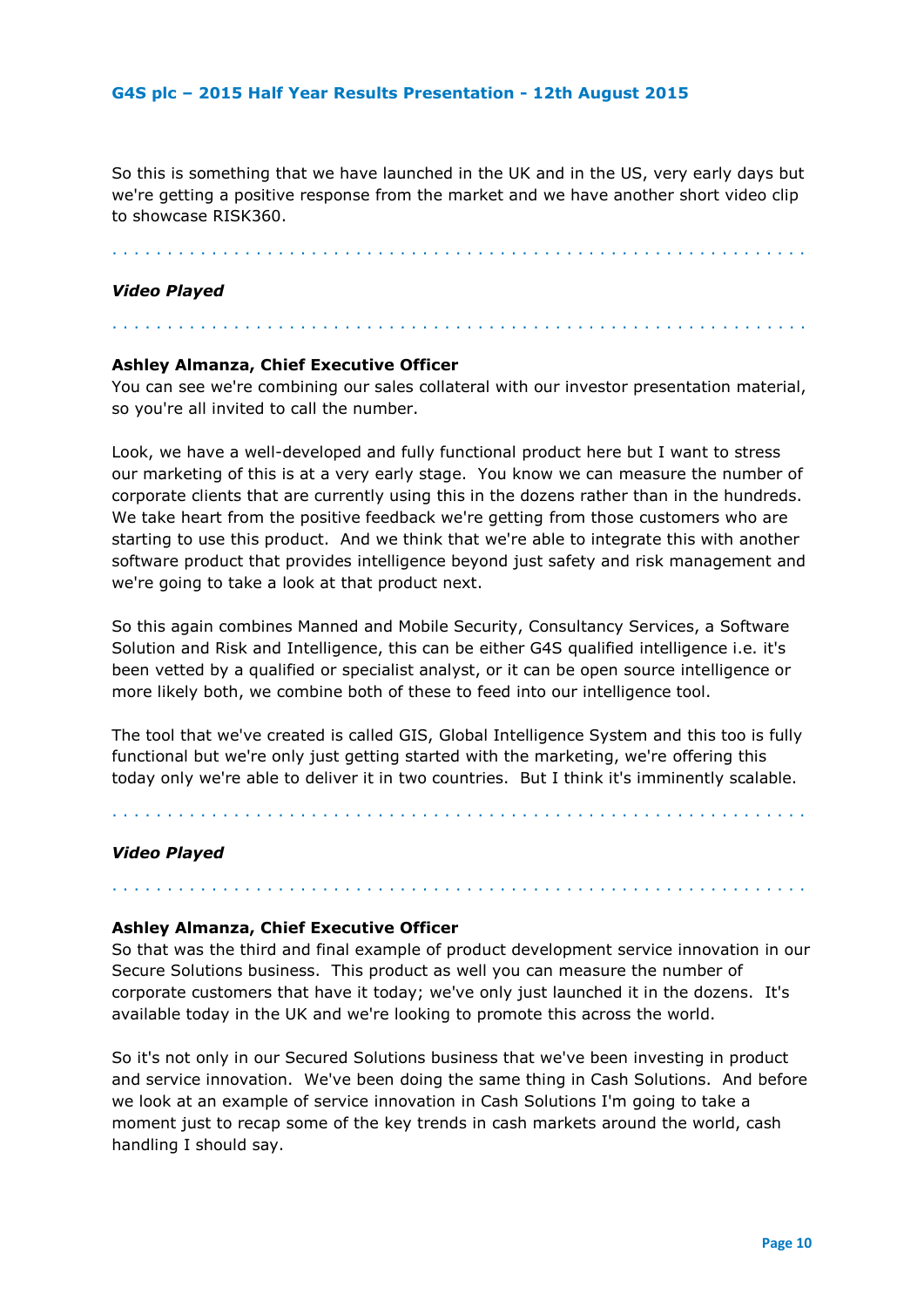As you know I think at the backend of last year we completed - a piece of primary research sending teams into 14 countries around the world, interviewing banks, retailers, central banks and we complemented that with third party research. And this built on a study we'd done the previous year and we saw similar themes and trends emerging from the study.

The first is that there remains a sharp and very clear distinction between cash handling in emerging markets and cash handling in developed markets. And the other point to stress is each market is unique, whilst there might be common themes in developed markets and emerging markets you really have to look at this on a market by market basis.

In emerging markets the themes are that cash continues to grow it remains the dominant payment instrument. There's a very high unbanked population and governments are promoting financial inclusion, which is many cases is promoting also the use of cash. There are very high volumes of manual cash handling in bank branches and cash if often seen as an anchor service by banks or an important payment option by retailers.

We know that there are mobile payment mechanisms operating in emerging markets, typically these have cash at each end of the payment chain. In developed markets great variation in policy, practice and trends market by market. Cash as you know is large sourced from ATMs and remote ATMs. Both retailers and financial institutions are actively looking for improved efficiency and enhanced ease of use when it comes to cash. CIT competition is strong and scale matters in that service line.

Financial institution branch costs currently account for between 50 and 60% of retail banking costs, so you can see why there is a sharp focus on improving the efficiency of branch networks and cash handling.

There's growing interest in developed markets in digital payment technology, you see it all the time. Market penetration is quite measured; there are some exceptions, Scandinavia being the obvious one. And often new digital payment technologies cannibalise previous non-cash payment technologies, nevertheless we expect that digital payment methods will become an increasing proportion of the overall payment mechanisms in developed markets over time.

What is common across both of these markets, whether you're in emerging markets or developed markets is our major clients, be they financial institutions are retailers are constantly looking for innovation in order to make cash handling more efficient and easier for their customers to handle.

And in G4S we have a product and a service that addresses both of those objectives, efficiency and ease of use. It's a product that you would have heard of before, however we've been investing in a concerted and quite focused way over the last two years to really promote this product. It was developed in the UK and frankly didn't get a lot of traction to begin with and that was principally, I believe, due to a lack of funding and real focus on promoting that product.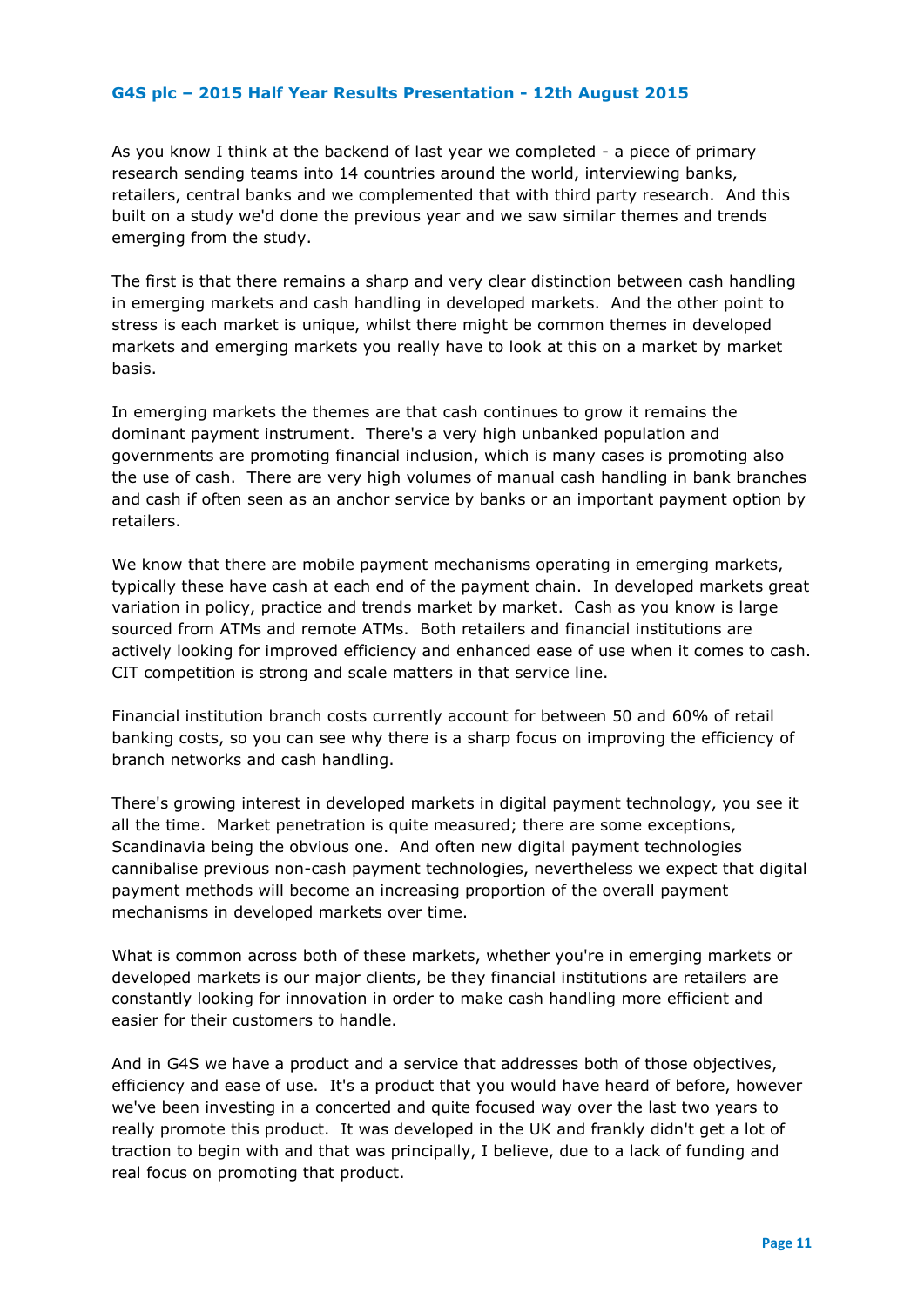The way it works is it reduces cash handling time by providing secure devices at the point of sale; those secure devices reduce cash losses in large retailers, large or small for that matter. It enables the retailer to plan CIT more efficiently because we also, alongside the physical device, provide a software solution that monitors cash levels; it enables you to plan deliveries in a more rational way. It provides you the same day or next day credit to the retailer and it provides real time management information to the customers' treasury department. So that in summary is the product.

Over the last two years we've made great strides actually in deploying this. Two years ago we had around 4,000 devices and that was largely concentrated in Europe and in Southern Africa. We now have 8,000 devices installed globally across five regions.

Where we've made the greatest progress actually is in North America in terms of development and innovation. Two years ago we had no business line in CASH360 in the United States, through really focused investment in adapting the UK product to the US market and enhancing the software tool we were able to conduct a successful pilot in 2014 and the product has started to take off in 2015.

We now have firm commitments to deploy this across 350 retail outlets; we have an order book of \$126m, total contract value. And hereto I want to stress we're a very early stage of marketing this solution to customers and we believe it's got the potential to grow quite significantly, not just in North America but in all of our markets.

So that brings us to a hand over to Himanshu, I've covered growth in portfolio management, Himanshu is going to take us through the results in a bit more detail and then he's going to talk about productivity and financial and risk management. Himanshu.

#### . . . . . . . . . . . . . . . . . . . . . . . . . . . . . . . . . . . . . . . . . . . . . . . . . . . . . . . . . . . . . . .

#### *Financial Review*

#### **Himanshu Raja, Chief Financial Officer**

As Ashley said I want to take you through the financials for the half, and really what the financials show for the half year is the progress that we've made on revenue, earnings and cash flow which is fundamentally what we're about whilst, as Ashley has pointed out, continuing to invest in growth and continuing to invest in the productivity programmes that I'll cover in some more detail.

Hopefully you've seen from this morning's release that we've also simplified the presentation of our results so you can see much more clearly the relationship between the underlying results and the total results.

So we just start with the underlying results. These show the performance of our continuing operations on a like for like basis and at constant exchange rates. In the first half revenues were up 2.8% to £3.3bn and we saw continued growth in our emerging markets which overall grew at 5.7% in headline terms, and after the effect of the Manus contract grew by 8.7%.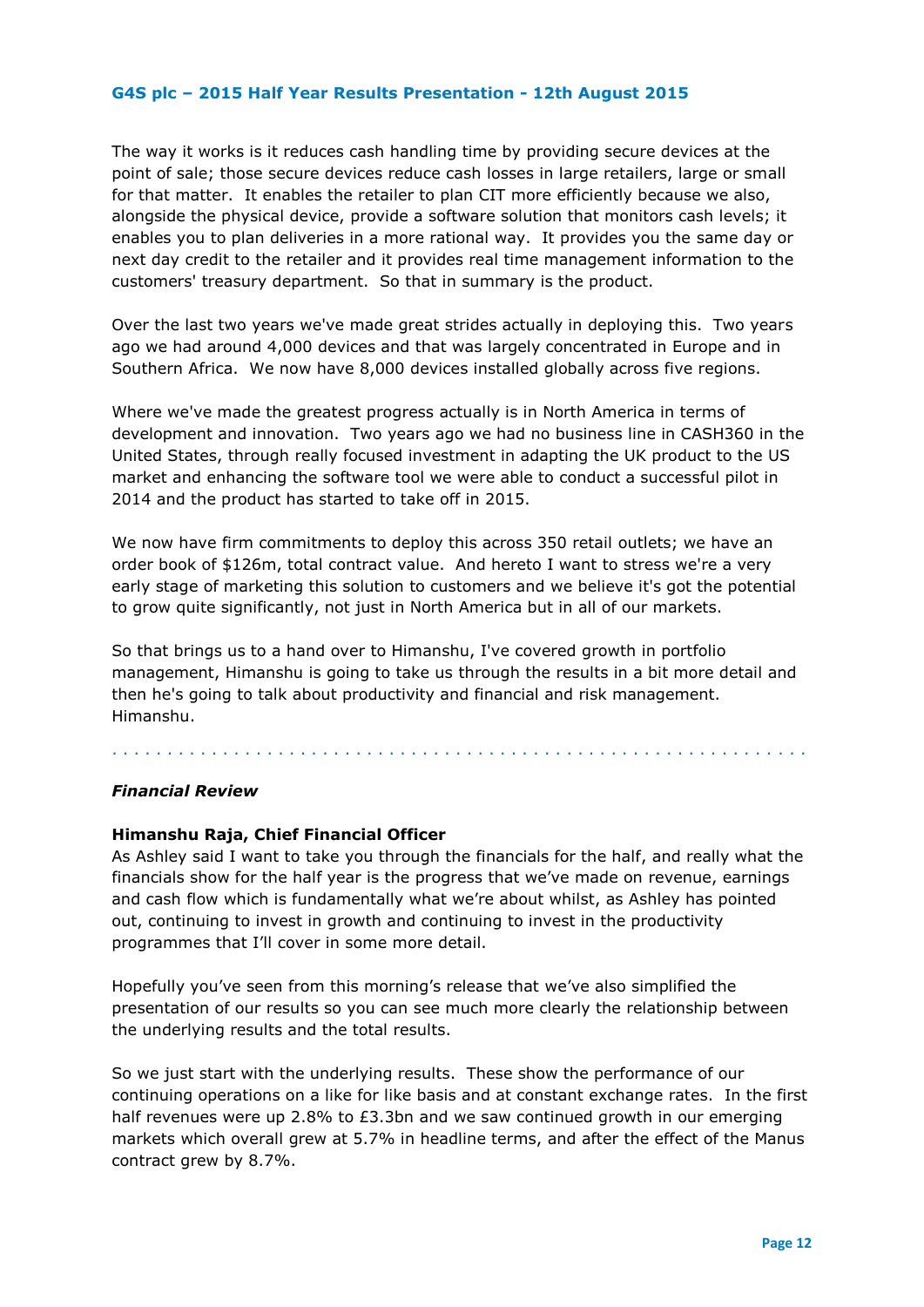Our developed markets continued to show overall growth, and whilst the UK was down as we expected North America grew at the fastest rate, 5.4%, and Europe returned to growth posting a 2.2% increase on the same period last year.

Our PBITA was £193m, up 4.9% year on year, and our resulting operating margin, I know an important and key measure for many of you, was 5.9%, up ten basis points year on year. And really overall what you see in these results is how the diversity of the Group in terms of geography, service line and customer segment gives us real resilience in our profit before interest, tax and amortisation.

If we just move down to below PBITA, our underlying interest charge was £51m, £7m lower than last year, benefiting from lower IAS 19 pension interest. You will also have seen in the release that since 30th June we've also paid down \$150m of higher cost debt bearing interest rates of 6.5% and that will also flow through and benefit the full year. So I expect the full year interest charge to now be coming in at around £100m.

On tax our effective tax rate for the half year was 25% and I expect around the same rate for the full year.

On non-controlling interests, our non-controlling interests were £11m and during the half we successfully renegotiated a number of our shareholder agreements which increased our economic control and our economic interest at no additional cost which really resulted in a higher non-controlling interest charge. And for the full year I therefore expect that to be at around £27m.

Earnings were up 10.5% to £95m and earnings per share were 6.1 pence against 5.6 pence this time last year, an increase of 8.9%.

Cash from our operating businesses was £195m. And if you recall this time last year we increased our cash by 25% year on year, so to see and to post a further 5% increase this time was very pleasing indeed. However there remains much more to do on cash and I'm going to spend a little bit more time on cash in a few moments.

Let's now turn to the total results. This slide mirrors the presentation on page three of today's release. Total PBITA was £184m, and the only difference to underlying PBITA are the results of our portfolio businesses which we identified for sale or closure, and therefore I'll present on a like for like basis.

On specific items as part of our normal half year processes we review and update the assessment of assets and liabilities and contracts. In the half we record a  $£17m$  charge from this review on re-measurement of assets, liabilities and contracts. And it's a net number so within that number we had debits as well as credits, but there's no individual item or legacy contract that really warrants calling out.

We continue to invest in restructuring. The  $£16m$  relates mainly to investment programmes in our UK and Ireland businesses, but also I talked previously about how we take lessons from one part of the Group, apply benchmarking and then extend those to other parts of the Group. And in the half we also saw therefore the benefits of organisational efficiency and restructuring being applied in other parts of the world,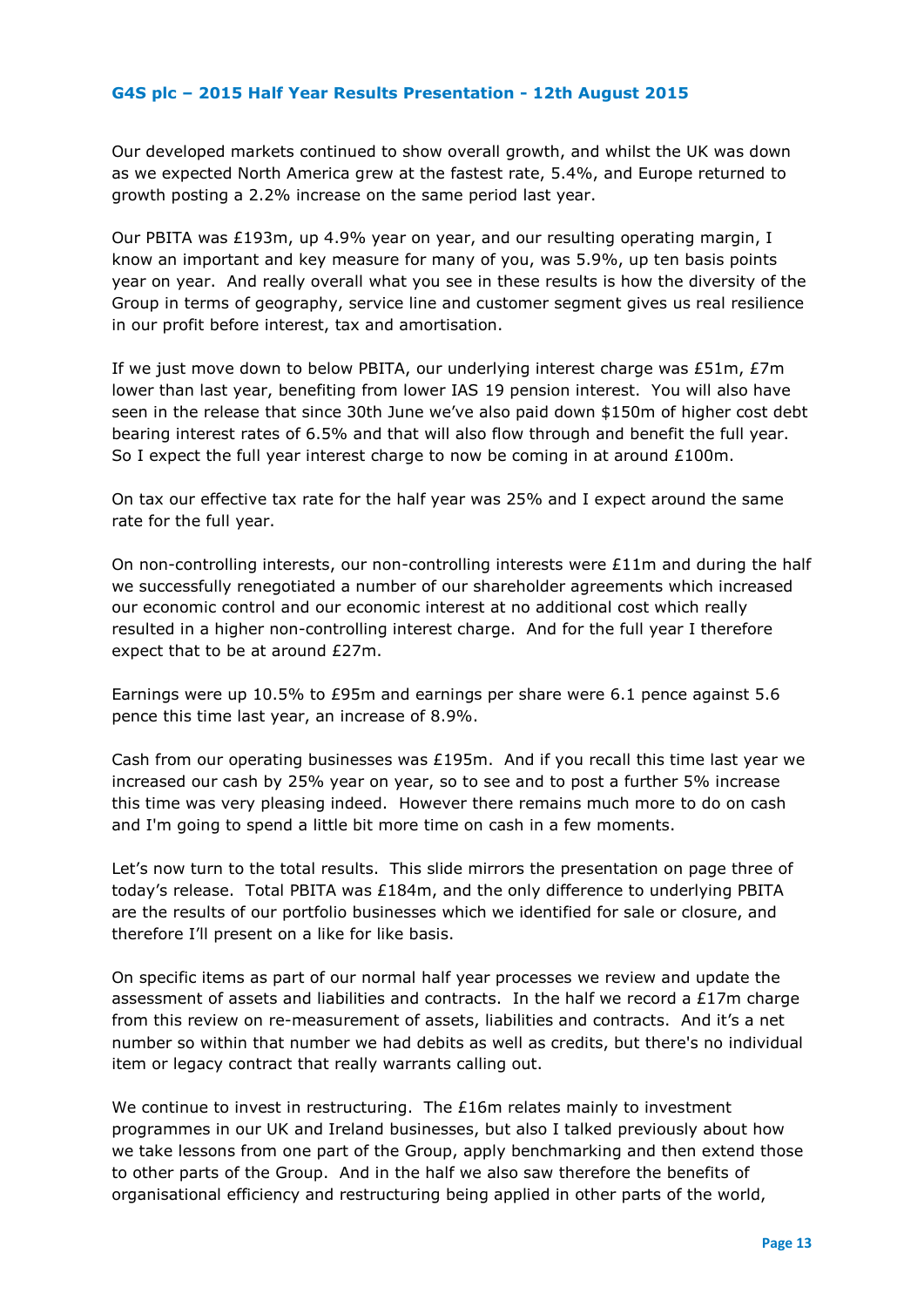principally in Latin America around organisational efficiency, and also in the US. And again I'm going to give you more detail on the progress of our restructuring plans in a later slide.

Finally moving down the P&L we recorded a profit on disposal of subsidiaries of  $£12m$ , principally from the sale of our international parcel services business in the AME region. And finally in the half you see the normal non-cash amortisation of acquisition related intangibles of £19m, and a non-cash goodwill impairment of £21m again in respect of the portfolio businesses that are in the process of being sold or ceased.

Let me now turn to cash flow and net debt. This slide shows the movement of net debt from December 2014 through on your right hand side to the net debt at June 2015. Starting with the net debt at yearend of £1.578bn we generated the cash from continuing operations of £195m. In terms of investing activities we invested £43m in capital expenditure and in finance leases. The  $£17m$  restructuring outflow is in respect of the previously announced '14 restructuring, and some outflows in respect of the '15 restructuring. We received gross proceeds of  $£15m$  from disposals and we invested  $£8m$ in the bolt on acquisitions in Europe and Lat Am, really modest bolt ons that drive contribution and are accretive to earnings.

Let's look at the use of funds. We've paid interest of £50m and the cash tax paid was  $£76m$ . On the cash tax the increase in tax paid compared with the same period last year was largely due to the payment on account of  $E20m$  to mitigate interest and penalty on a long standing tax dispute that will run for some time. The balance of the tax out payments largely relate to timing differences on payments in certain jurisdictions. Our pension deficit payments were £22m for the half and the contribution for the full year will be around £44m.

Our dividends paid to equity and minorities were £98m and we therefore finished the half year with net debt of £1.68bn. Our net debt to EBITDA was 3.3 times, down from 3.1 times this time last year. As we saw in the second half last year we'll see the same dynamic in the second half this year. Net debt to EBITDA I expect to come down in the second half.

On financing we remain soundly financed and have access to unutilised and committed funds of around  $E800m$ . As I just said in July 2015 we also repaid a £150m tranche of debt bearing an interest rate of 6.43%. And as you know earlier in the year we refinanced our revolving credit facility extending maturity to 2020 with improved pricing, terms and conditions. And in the half S&P confirmed our investment grade credit rating, and reaffirmed their assessment of our business profile as strong.

Together with a continued focus on driving operating cash flow we expect our net debt to EBITDA to continue to come down in the medium term to within our comfort range of less than 2.5 times.

So let's just turn to cash flow. I presented this slide last October and it really speaks to the multiple levers that we can pull on working capital. And I talked about developing a systematic programme that we could begin to roll out across the Group. The yellow boxes highlight our current area of focus.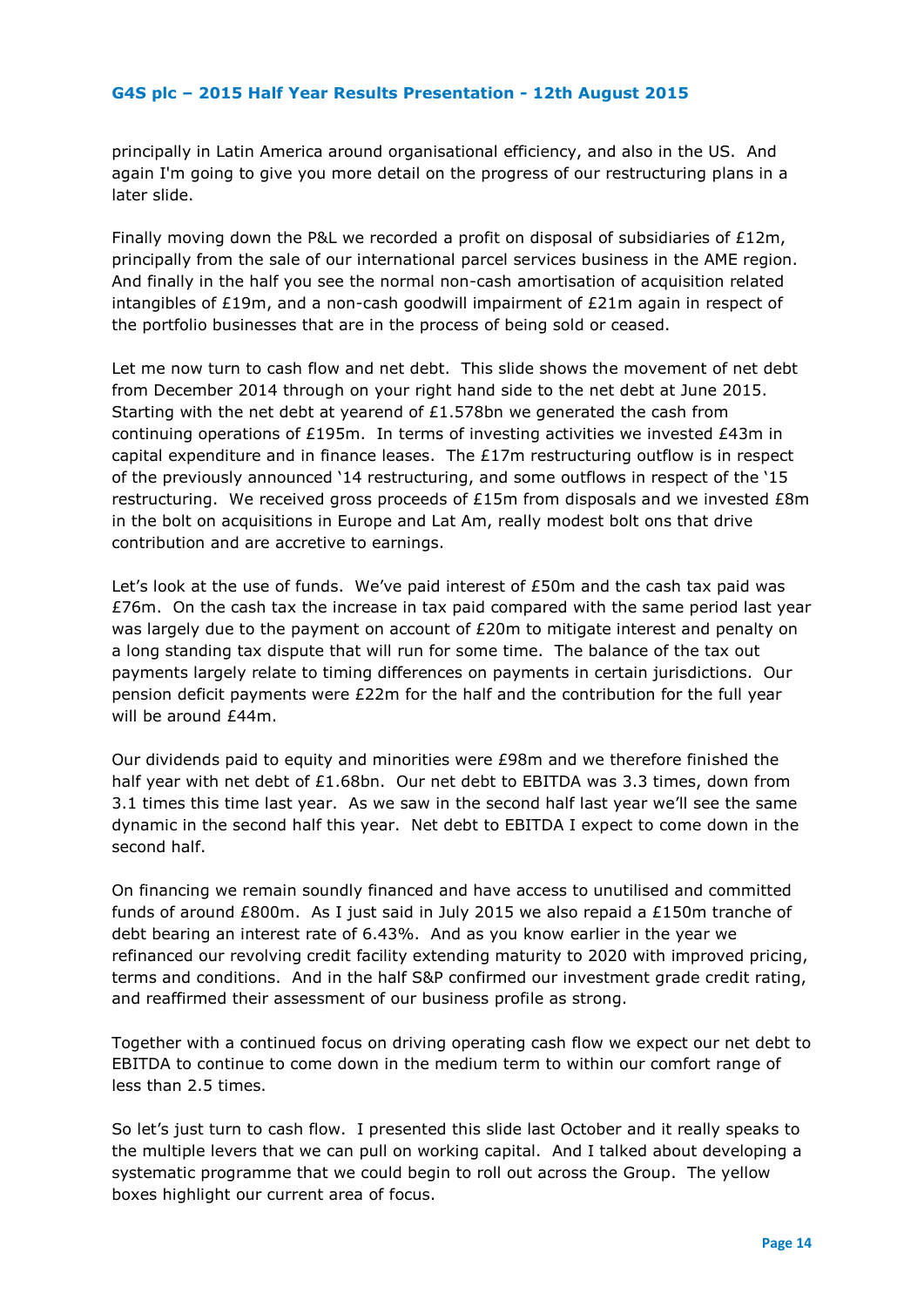We have made progress in the half with end to end reviews of the order to cash cycle completed in North America which generated significant process improvements and a resulting improvement in cash flow. In the UK and Ireland we have made considerable process changes as a result of our move to shared services. This is giving greater visibility of working capital in collections to frontline managers, allowing them to pursue collections on a more timely basis.

Also in the UK and Ireland, and in certain key markets in the Middle East and in India, we are bringing process change and in particular lean process design to our end to end processes around collections, and where appropriate we're introducing more effective dunning policies and more effective dunning practices.

On the supplier side we've signed eight global deals through our procurement initiatives, 23 regional deals and renegotiated nearly 200 in country supplier agreements. Each drives lower cost and each drives improved working capital. And of course we'll continue to roll out these initiatives. As we do so it will release more of the tied up working capital as well as improve our ongoing order to cash and procure to pay cycles.

So let me now just turn to the second part of my presentation and provide a brief update on the financial framework principles we outlined in November '13 around contracts, capital discipline, IT, shared services and restructuring.

Starting with contracts. You are now familiar with our story. We have new processes around the risk management and governance of our contracts. Every quarter we perform an analytical and financial review of over 200 contracts with an annualised contract value of £2bn. We then perform deeper dives on those contracts that warrant closer inspection using our contract 360 processes. And you can see the trend here. You also see the benefits of this in the numbers with no new contracts identified as onerous.

On capital we operate a single pool of capital where all investment opportunities, including revenue and restructuring spend, need to deliver a greater than 10% post tax internal rate of return. And for restructuring additionally they must also pay back within three years or less.

On capex the new and more rigorous processes are also coming through in the numbers. Business cases that don't meet the criteria are not approved. And wherever we do see capital requests we're trying to bring them under common capital umbrellas, for example in our IT programme, so we seek to spend once and get the operating leverage and the benefits of being part of the larger group.

On IT, just to remind you our strategy is one of progressive change. First tackling infrastructure then operations and then applications. And we've adopted an industry standard model called IT service management which really defines what good looks like in the IT space.

Beginning with infrastructure productivity refers to our email and collaboration platforms. If you recall we talked previously about there being 47 legacy email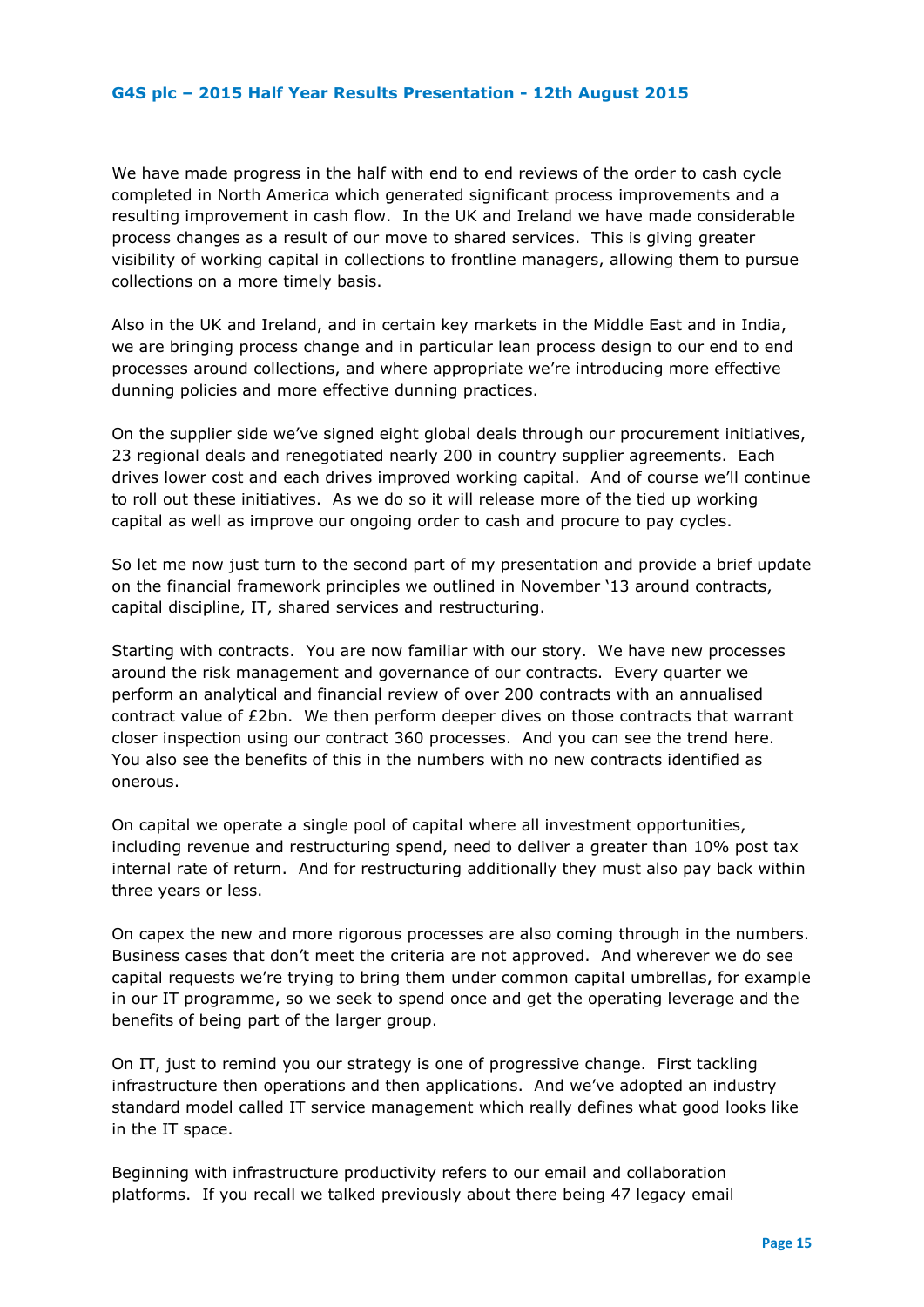platforms and the change in infrastructure there is to move to one platform based on Google technologies. We have completed the transition in North America and in Europe, and we're halfway through that transition in Latin America. And in the process we've decommissioned 27 legacy email platforms. And in addition the users get the benefit of one platform that covers email, video, voice communications, collaboration, unlimited data storage. And then from a compliance and risk management perspective we get greater controls over that.

On end user computing I talked last time about the standardisation of desktops and laptops which can now only be purchased through one vendor portal with HP. On telecoms we've made substantial progress in the rollout and rationalisation of our telco network in the UK and Ireland, saving single digit millions in the procurement cycle. And we're in the advanced stage of completing tenders in Europe, AME and Latin America on our telecom infrastructure with projects starting the second half of the year.

And finally on IT operations, during the first half of 2015 we've completed an inventory of all our critical frontline IT systems and have implemented a more rigorous global support model so that if we see outages that are customer affecting anywhere around the world we can bring the right skills to bear. And over time this will lead to lower operating costs as we can then rationalise those operations on a global basis.

The next stage of the IT journey will be about the application estate where our initial focus will be on clearly nailing down scope and on lean process design.

Let's take a look at shared services. Starting with the UK I'm pleased to report that we've now gone live on wave two of our UK shared service centre as planned with 91% of the UK by revenue on the shared service centre, bringing improved processes and productivity. And just to remind you in the UK alone we had nine different accounting locations and six different systems all coming together in one shared service centre and on one platform. This has delivered cost reduction as well as enhanced visibility of receivables, working capital and supplier management. We now have the opportunity to begin to rationalise the UK's supplier base of around 9,000 suppliers.

Elsewhere we've completed the transition of Canada into the US shared service centre, and we've also now begun the establishment of a shared service centre for Asia and the Middle East, in the first phase bringing together five countries into India on a lift and shift basis. So region by region really beginning to consolidate our operations and to drive benefit in a very risk managed way.

Let's move to restructuring. We are extremely rigorous in following up and ensuring that the benefits of our restructuring are delivered. Since November 2013 we have made substantial progress in tackling inefficiency and overheads, principally in the UK and Europe. And as I've said earlier we have now taken the lessons learned on these programmes and performed benchmarking across the Group, and in this half we have some modest restructuring in other parts of the world, in Latin America, in the US and in Malaysia. And we've also cracked on with the rationalisation of our property estate. Some of you will know we've consolidated our UK PLC offices with the UK region in Victoria.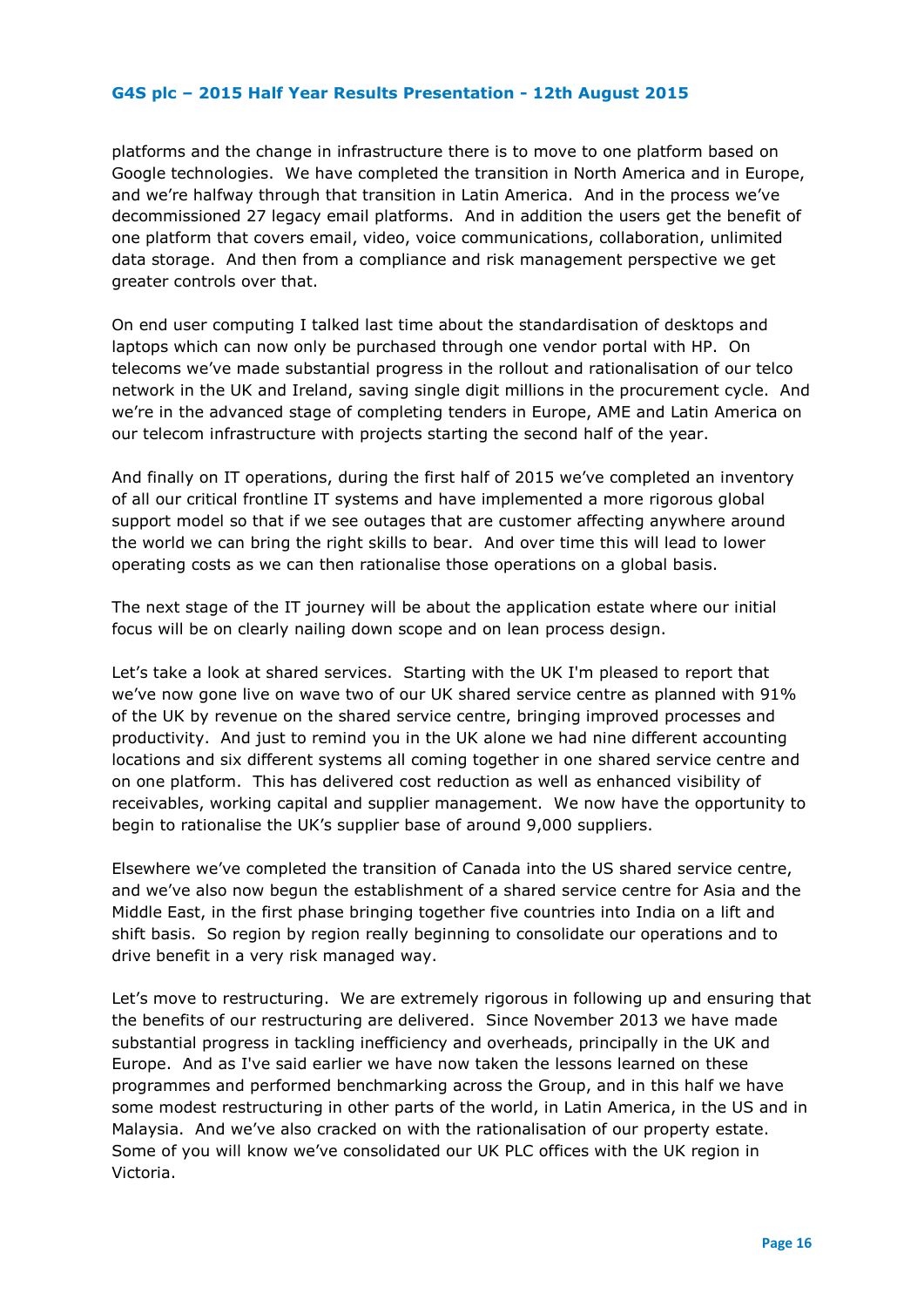We'll see the benefits of some of these programmes coming through in the second half. And it is these benefits that have enabled us to recycle capital into sales and BD, IT procurement, financial and risk management that Ashley talked about earlier.

So turning to my final slide we are beginning to see the net benefit of these combined investments drop to the bottom line. We did say that we'd report on our margin performance at every reporting period and you can see on this chart the progress has been steady with improving margins since the first half of 2013 from 5.6 to 5.8 in the first half of 2014, and a further ten basis points improvement in this half. And these are all on a like for like basis where we exclude discontinued portfolio businesses.

Margin of course is the outcome of our efforts. Our focus remains on sustainable growth in earnings and in cash flow.

With that let me hand you back to Ashley.

#### . . . . . . . . . . . . . . . . . . . . . . . . . . . . . . . . . . . . . . . . . . . . . . . . . . . . . . . . . . . . . . .

#### *Summary*

#### **Ashley Almanza, Chief Executive Officer**

Thanks Himanshu. I'll just take a moment if I may to wrap up, and then we'll go to  $O&A$ .

So first half results we see building on the progress that we made in 2014, the Group is delivering an improving financial performance. We have a growing and diverse pipeline and our contract mobilisations through the first half combined with our productivity gains give us confidence that we're going to see improving performance through the balance of this year.

Our strategy and our plan is on track. We're investing as we said we would in growth, and those investments are starting to bear fruit in the form of a strong pipeline and good sales performance.

We're investing in innovation and technology, developing new services that add value to our clients. We're at a very early stage but we're encouraged by the response that we're getting in the marketplace where we've started to promote these new services.

Our productivity programmes, as Himanshu mentioned a moment ago, are now delivering benefits and some of those are dropping down to the bottom line. And as I mentioned earlier, as we move through the plan cycle we expect that trend to continue.

Very satisfactory progress I think with our portfolio management programme that we announced in November 2013. We have much improved management and strategic focus and a stronger business.

Financial and risk management processes that Himanshu described are being progressively embedded in the business. This is not an overnight change programme but they are being embedded progressively. I have no doubt this is improving the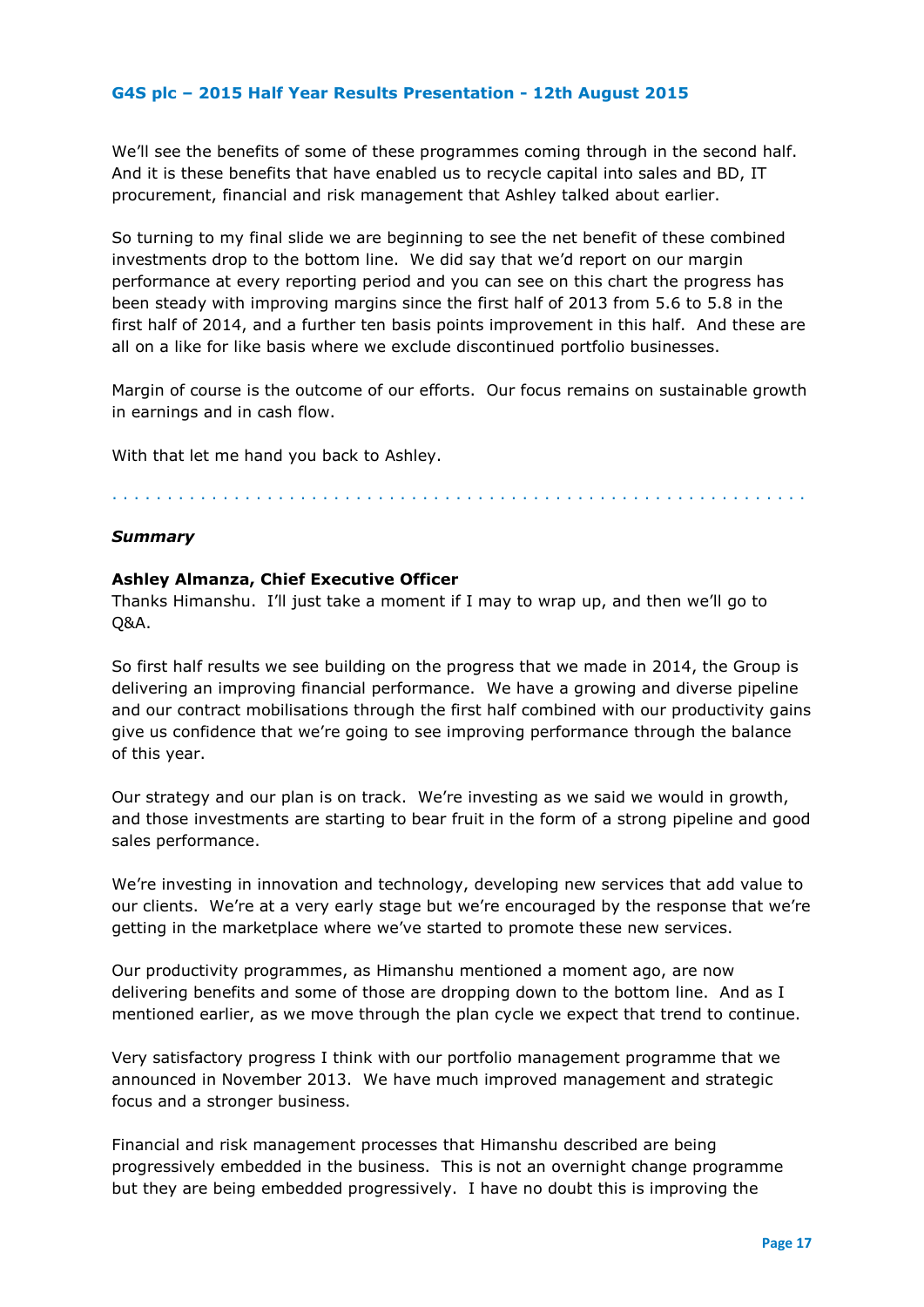quality of the business that we're writing today which will also improve the quality of the business that we have in one, two, three years time.

Our strategy, our very strong market positions, our people, all provide I believe a positive outlook for the Group and underpin our goal of sustainable and profitable growth.

That concludes our presentation ladies and gentlemen and we'll now take questions. Can I remind those of you who are joining us by webcast you can send your question in. There's a facility on the webcast to send your question in and we'll put that question into the room.

When asking a question please may I ask that you give your name and your affiliation. If you raise your hand we have a roving microphone and we'll bring it to you so that you can ask your question.

. . . . . . . . . . . . . . . . . . . . . . . . . . . . . . . . . . . . . . . . . . . . . . . . . . . . . . . . . . . . . . .

#### *Questions and Answers*

#### **Robert Plant, JP Morgan**

A couple of companies have mentioned passing through the increase in the UK minimum wage with the UK living wage could be tricky, you're quite a bit employer in the UK, how do you think you're going to manage it?

. . . . . . . . . . . . . . . . . . . . . . . . . . . . . . . . . . . . . . . . . . . . . . . . . . . . . . . . . . . . . . .

#### **Ashley Almanza, Chief Executive Officer**

Thanks Rob, so the question is how do we manage the UK Government's announced living wage legislation? I think the first thing to say is that the vast majority of employees in the UK today are already paid the living wage or above; so more than 70%, substantially more than that. It's very early days and I don't think the industry, or we know how this is going to play out.

Well what do I mean by that? Well, we would expect firstly the Government where we deploy our people on Government contracts we're assuming that the Government not only wants to pay civil servants the living wage but also contractors who work for the Government. That's a discussion that we've yet to have with all of the Government departments to whom we provide services. We think our large corporate clients will also want to participate and see people providing services in their headquarters and operations - the living wage. That's a trend we've seen already by the way before this programme was announced by the Government.

So we're engaging now with our customers, we're working through the analysis and we'll have to give you an update I think with the full year results. Of course the UK is one part of our global business, an important part, but you can tell from my comments that we expect that many of our customers will want to ensure that they too are paying the living wage, either directly or indirectly.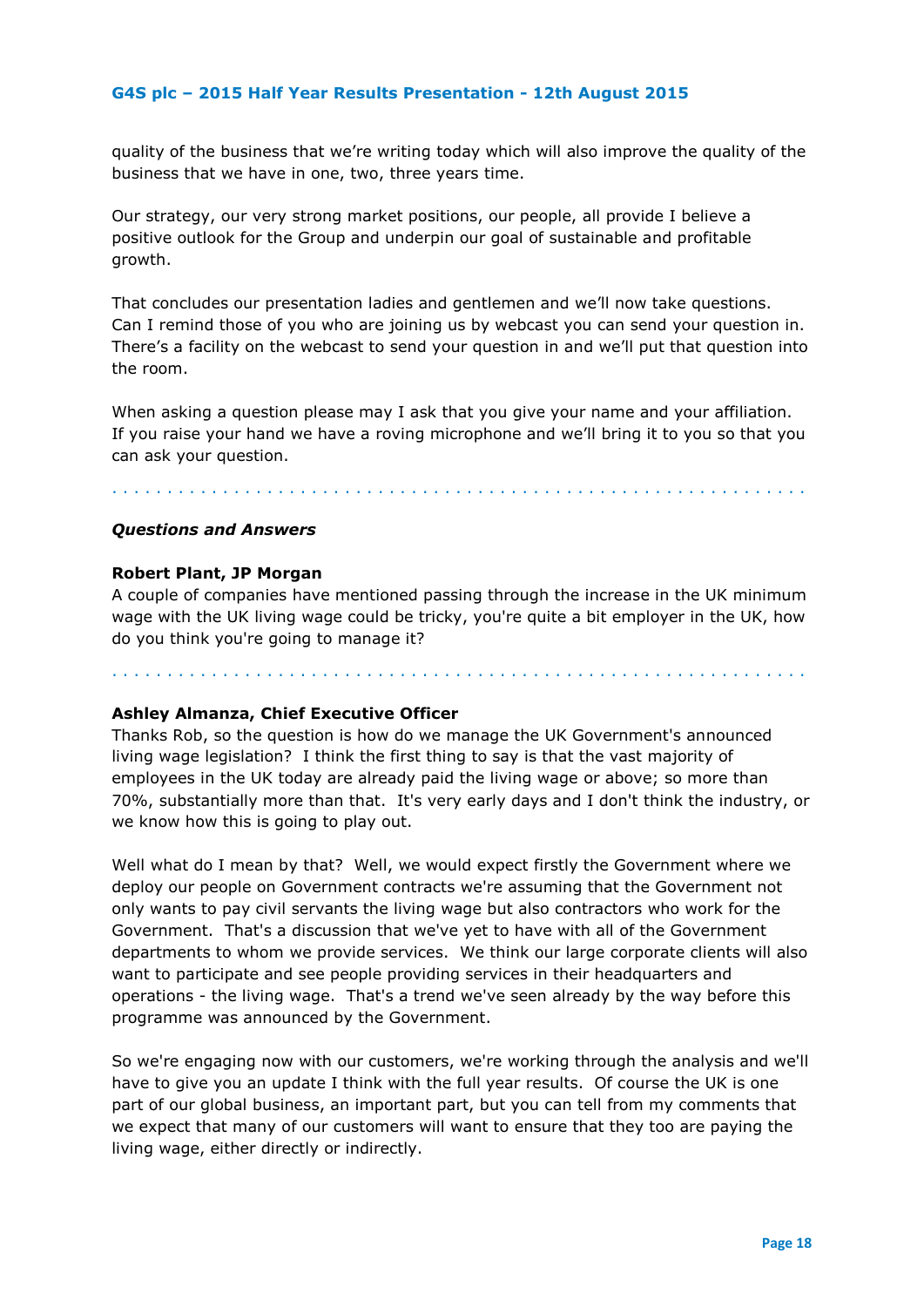Do you want to add anything to that Himanshu?

. . . . . . . . . . . . . . . . . . . . . . . . . . . . . . . . . . . . . . . . . . . . . . . . . . . . . . . . . . . . . . .

#### **Himanshu Raja, Chief Financial Officer**

No.

#### . . . . . . . . . . . . . . . . . . . . . . . . . . . . . . . . . . . . . . . . . . . . . . . . . . . . . . . . . . . . . . .

. . . . . . . . . . . . . . . . . . . . . . . . . . . . . . . . . . . . . . . . . . . . . . . . . . . . . . . . . . . . . . .

#### **Ashley Almanza, Chief Executive Officer**

Thanks Rob.

## **Paul Checketts, Barclays Capital**

Morning, I've got three questions please. The first is on the exit rate which you've described as positive, could you - does that mean better than the first half and are we talking about ex the three contracts? And it is possible at least qualitatively to say how that's looking by region, because you flagged for one Africa being more tricky?

And if you want me to run through them - the second one is on the technology side more broadly you've got a new head of technology and I'm interested in your thoughts of technologies future in the security market and what your strategy is more precisely to target that?

And then the last one is there are lots of different cost initiatives that you've talked about Himanshu, are you in any position to quantify the savings that we should expect now you're further through that process? Thanks.

. . . . . . . . . . . . . . . . . . . . . . . . . . . . . . . . . . . . . . . . . . . . . . . . . . . . . . . . . . . . . . .

#### **Ashley Almanza, Chief Executive Officer**

Thanks Paul. Exit rates, yes certainly significant strongly than the average for the first half, our contract wins in 2014 were good in the second half of 2014, so we were mobilising a lot of contracts through the first half of 2015 and as we've mobilised we saw our revenue pick up through the end of the quarter and we expect that to continue into the full year. So you know I think significantly better exit rate than the average, twice the average - in fact more than twice the average.

By region, Africa obviously being sustained depressed commodity prices and a lot of economies in Africa depend upon the earnings from commodity exports and that's undoubtedly providing a soft macroeconomic backdrop.

I think we saw quite a few mining and oil and gas hit the pause button, some of them are coming back to the market but I think it's too early for us to say it will all pick up again; we're just going to have to wait and see.

Latin America has surprised us on the upside, you know, it's also exposed to commodity prices, macroeconomic backdrop is undoubtedly weaker there than it was a year ago,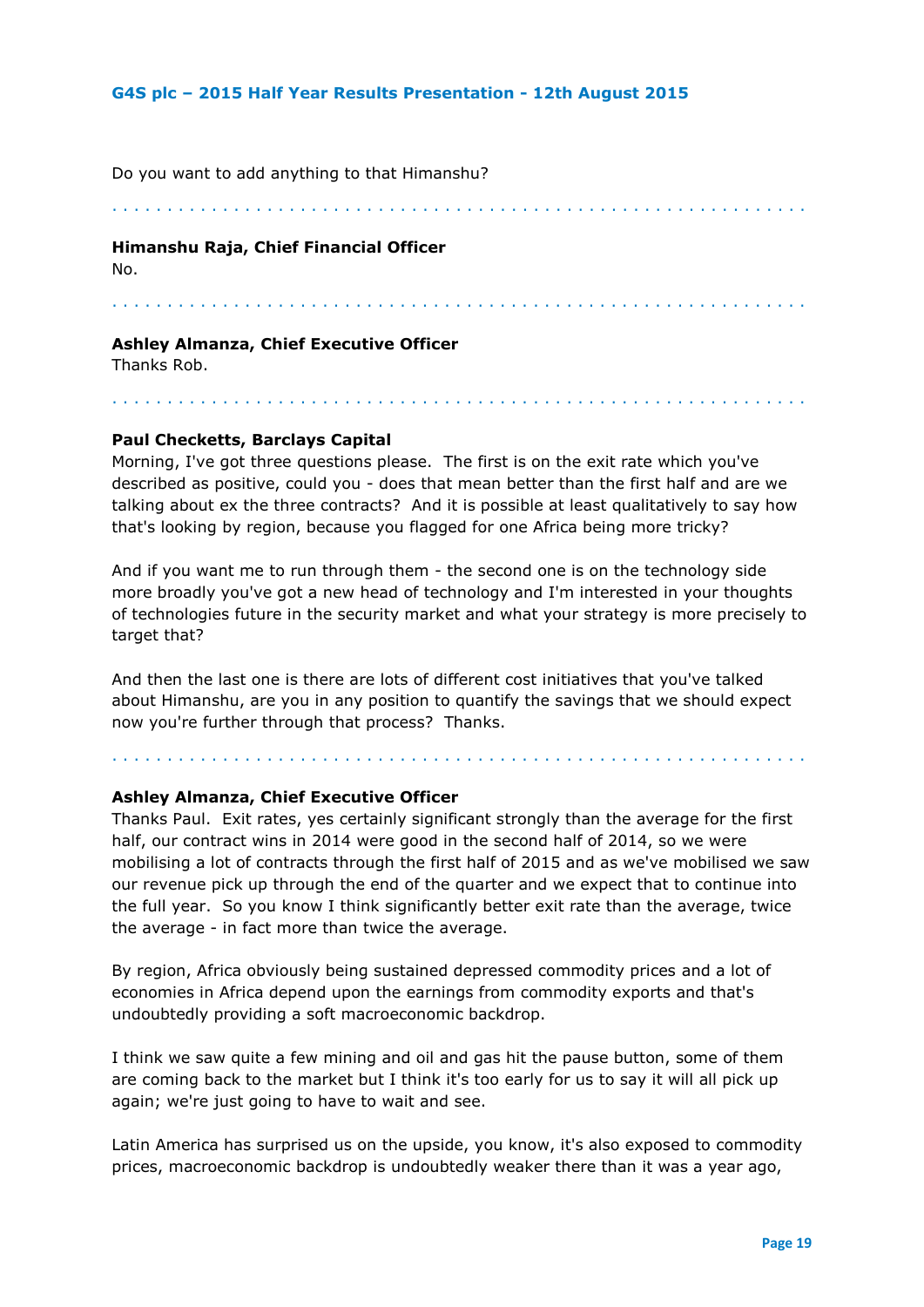but our business is continuing to perform well in Latin America and certainly so far I think has exceeded our expectations.

North America - you know just very pleased with the progress that we've made there. I think we've got a strong brand, a good team, good service offering. You know we'll have to see whether the economy continues to support that level of growth rate, but I think we draw confidence from our pipeline and from our conversion rate and our contract mobilisation in North America, but you know if we sustain that growth rate that will be two very strong years in North America.

Canada, the US growing quite a bit faster than Canada, Canada again affected by commodity prices obviously.

The UK we're seeing good traction in our small but growing local government business. We had good wins in utilities, energy, health, police services. Central Government we're waiting to see programme emerges, I mean the austerity programme may or may not provide additional opportunities for us. I don't think that's particularly clear at the moment, we've got a good business and we're focused on improving the performance of that business. We're going to be quite disciplined about the contracts that we go for in the UK, I think we've got good reason to be disciplined if you look at back over the last five or six years.

And you know Europe; I think we're cautious, you know it's great to see the new leadership and the new sales team really starting to make progress building the pipeline, getting revenues growing again. But again I think we just have to be patient in Europe and build steadily and in a disciplined way.

I mean I think Himanshu talked about contract reviews, we also spend a lot of time and effort at the front end of that process. It's not only after the contract started, so we have certainly been over the last 12, 18 months more selective in the contracts that we ultimately qualify in the pipeline and put a bid in on.

Some very large contracts have failed the pre-bid stage to get through our investment committee and I think we have to hold to that approach, because we could easily post could have posted much better revenue numbers by signing up to big contracts, two very large contracts last year which would have given us great revenue this year, but I think it would have given us a few other things as well that we decided we weren't best to handle.

Overall the pipeline I think is in good shape, I'm particularly pleased that it's growing at the bidding and negotiation end of the pipeline, we've undoubtedly got better sales and business development capability on the ground, in some markets actually our challenge is now our operational capacity. We actually can't get enough people to the workface in some cases, so we're having to in some markets - not everywhere, it would be great if it was everywhere, we're having to pass on opportunities because we're not confident we can get the capacity to the workface.

So you know so it's a mixed picture, but I think the great strength of this business is its diversity, you know, when one market is softer, another market is moving ahead. And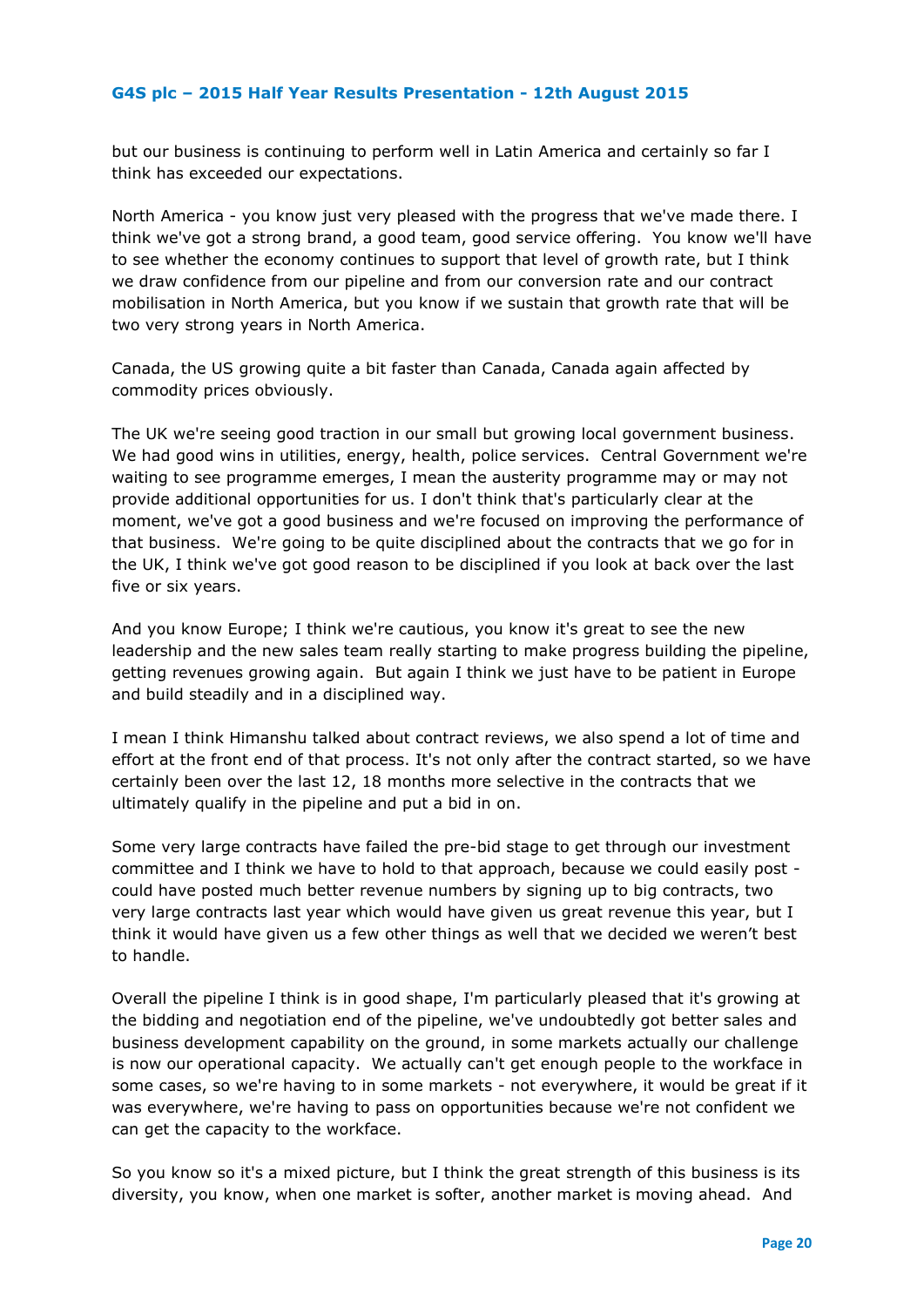we're not exposed to any one customer, or market, or indeed industry segment - over exposed I should say.

Technology - I'm going to ask you to do cost initiatives in a moment Himanshu, technology I think you're referring to our head of technology in the US as opposed to globally, John joined us in October/November time last year, hit the ground running - I think a really great fit with the team, knows the North American market really well, has worked in technology all of his career. You know he and I and the rest of the executive team spent a lot of time talking before he joined about our technology strategy to make sure it was a good fit.

I mean I think just a few simple points really, I mean we know for sure that technology will play a much bigger role in the provision of security services ten years from now, probably five years from now. Today in aggregate we have about \$750m of what I would call systems and technology in all its forms in the business. You know the pipeline behind those business lines is growing, we are going to invest not only in hardware, so you know intrusion detection, access control, where we have good capability in some markets. But we're also going to invest in software solutions that integrate risk information, security information and then overlay that with our security expertise.

You know we talked about RISK360 and Global Intelligence System, these are very new products for us. And you know whilst I would praise the team for developing a fully functional product that customers are buying and paying for, that is real progress, I've no doubt that we will continue to invest and improve those products.

More and more I think large companies and particularly global companies want to know at any given time, where are my assets, my people, my physical assets and what is the security context in which those people and those assets are operating. And if you can provide effective and efficient solutions that not only tell them in real time what's happening in their business, but enable our customers to build up a database, a history so that you can start to understand the significance of an event whereas you might not have before because you've seen the history, you've seen how things develop, you've got trend data.

And we can overlay that with consultants, we are indeed overlaying it with consultants and intelligence analysts at the moment. So we have, with GIS we have customers who are using it who come back to us and say - well you know we're looking at GIS and we see that the threat level is elevated in country A and B and our executive is planning to visit can you arrange close personal protection and can you give us a detailed report of conditions on the ground in this part of the country for this week.

It's really small at the moment, but I firmly believe that this is going to become an important part of not just our company, but the way in which the industry delivers security in the future.

In the same breath I want to acknowledge the importance of our bedrock business line, which his Manned and Mobile Security, you know that will, I think, continue to be a very important part of our service. And we have to constantly up-skill what we make available to the market. So we are now starting to make in a small way Mobile Security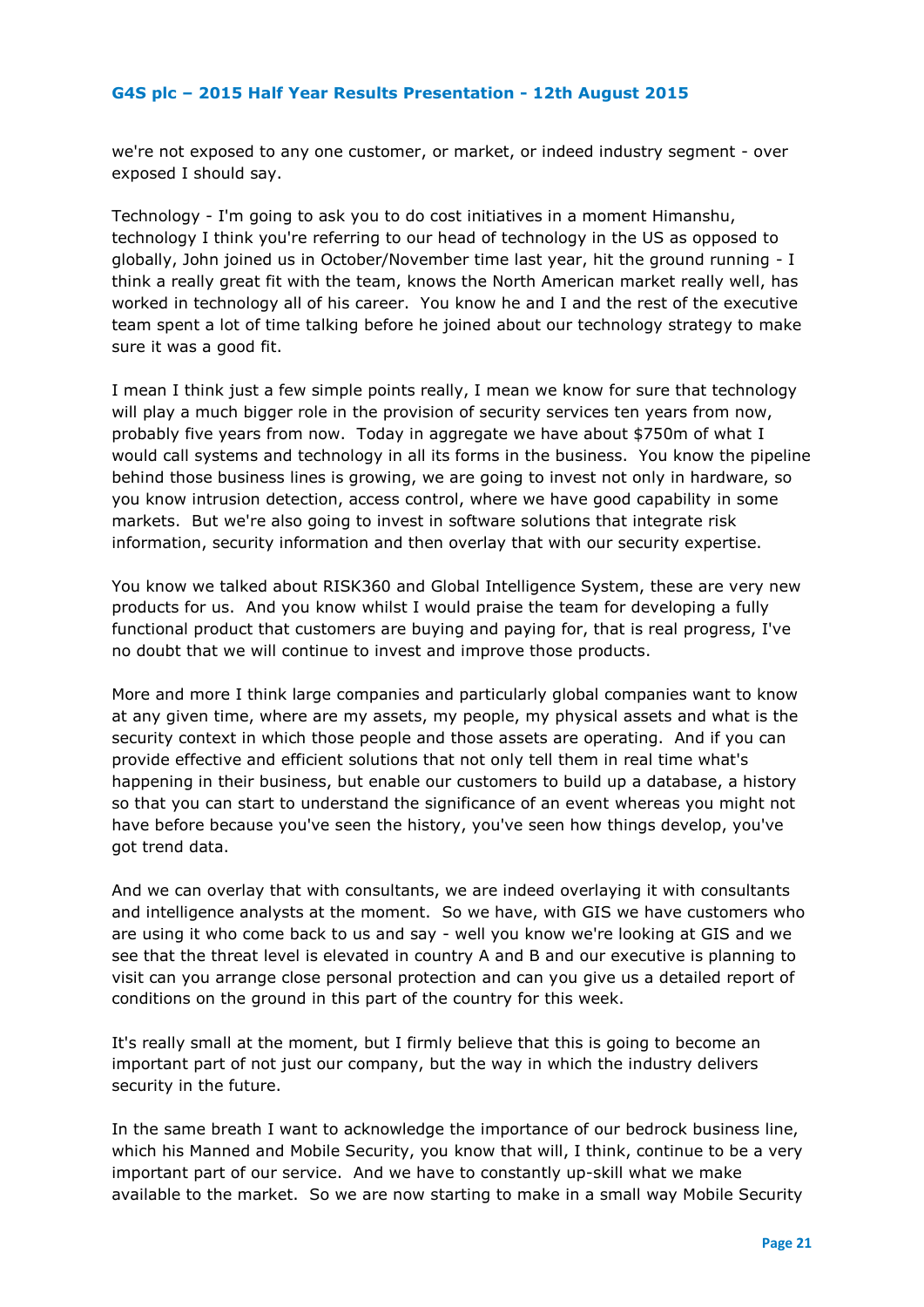which is internationally mobile and can be called on by clients for a short period to be deployed in a particular area where there's an elevated - either an elevated threat level of increased exposure because the client has more people, or physical assets in that location.

So we could talk a lot, but I think we are going to continue. We have been investing; we've been investing more in the last two years than we have done historically. We know that sort of - that weighs on the P&L, but we firmly believe that it's really vital for this company as the leading global security company to invest in our systems, our technology, software and new services and we're going to do that.

Himanshu can you answer the question - Paul's question on cost initiatives please?

. . . . . . . . . . . . . . . . . . . . . . . . . . . . . . . . . . . . . . . . . . . . . . . . . . . . . . . . . . . . . . .

#### **Himanshu Raja, Chief Financial Officer**

It's seguing really from where you finished Ashley because the oxygen to invest really comes from those cost reduction programmes. You're familiar with the many that we now have, Ashley has tried to give real colour by region on where we are in the maturity of our Accelerated Best Practice programmes, relatively immature and starting to get going - the early stages in Africa and Latin America, beginning to see some benefits in Asia and the Middle East, but much more to do. And then you have to break them down to even more granular levels by way of what is happening on route scheduling versus direct labour efficiency.

And there are the global programmes which are IT, procurement, and the financial shared services region by region and eventually globalising. And we are going to be seeing progressively much more of those dropping to the bottom line. And of course we quantify them as part of our ongoing trading and budget processes and make that trade off of what gets reinvested.

So we have a good line of sight, it's not a number you know that we give out; not least because we want to make sure that we get that balance right of investing as well as making sure we deliver progress on earnings and on cash flow. So that's - I'm not going to give you a number, sorry Paul, which is I think what you had …

. . . . . . . . . . . . . . . . . . . . . . . . . . . . . . . . . . . . . . . . . . . . . . . . . . . . . . . . . . . . . . .

#### **Ashley Almanza, Chief Executive Officer**

And the other way to look at this is - just to build on what Himanshu said is we've invested slightly more than £20m incremental into sales and business development. If you look at additional investment in product and service innovation, additional investment in finance, assurance, contract risk management, you're comfortably through £30m of additional picked costs in the business which is being more than offset by efficiency gains. So that gives you a sort of progress report, a quantified progress report. Those numbers are broad - as Himanshu says we don't put in our release the sort of pinpoint month by month, but that I think gives you a broad feel for it.

. . . . . . . . . . . . . . . . . . . . . . . . . . . . . . . . . . . . . . . . . . . . . . . . . . . . . . . . . . . . . . .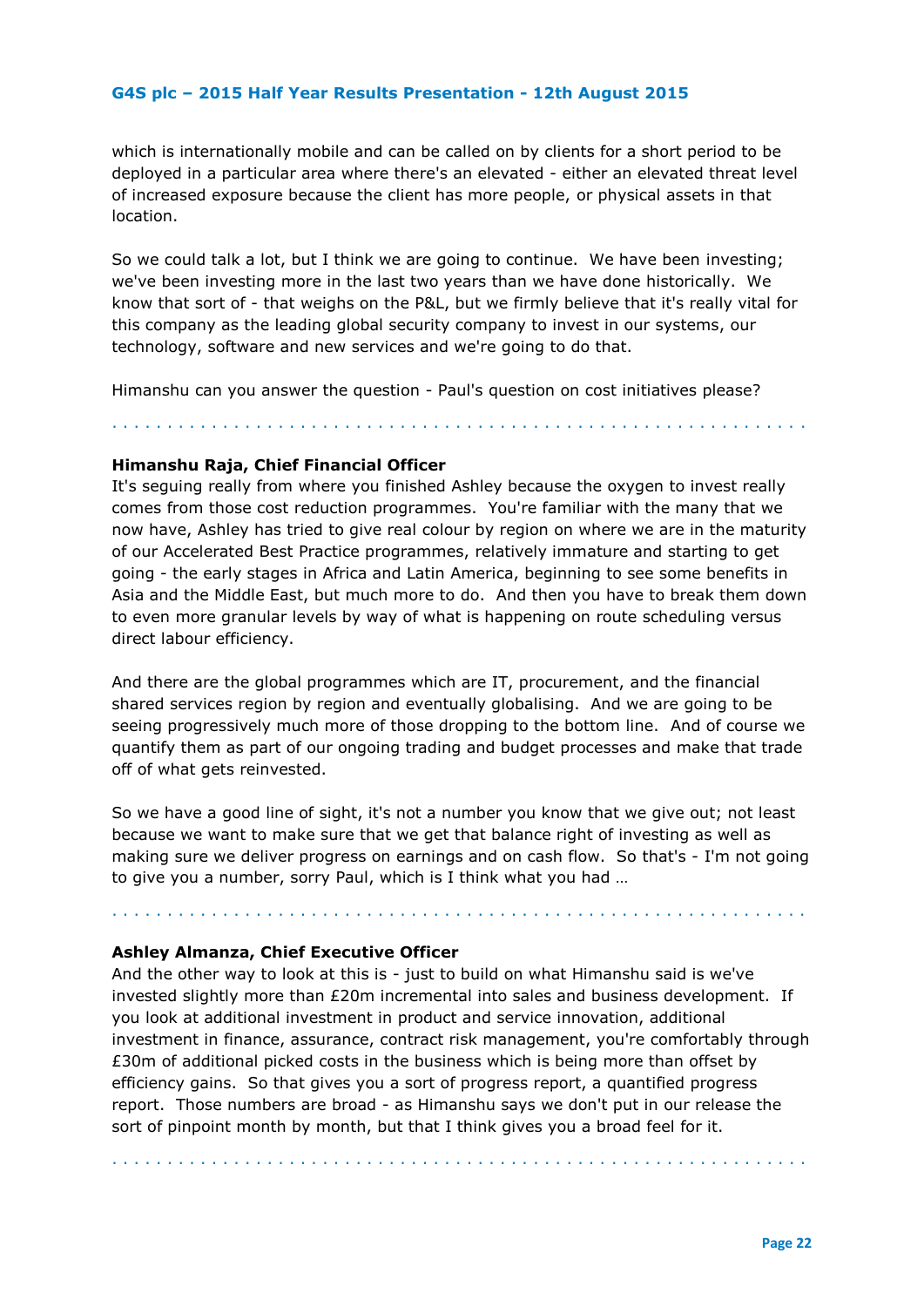#### **Ed Steele, Citi**

Thanks, two questions - first of all do you think that on a left alone basis, so excluding all the pushes and pulls and your self-help measures your margin was up or down year on year in the first half for the retained business please?

. . . . . . . . . . . . . . . . . . . . . . . . . . . . . . . . . . . . . . . . . . . . . . . . . . . . . . . . . . . . . . .

#### **Ashley Almanza, Chief Executive Officer**

I think there are lots of puts and takes, you're quite right, I mean I will ask Himanshu to comment in a moment, but when you look at what we're doing there's a combination of investment in growth, investment in and gains out of productivity, portfolio rationalisation, improved contract risk management, by the way that has - we believe overwhelmingly positive effects, but one of the effects is fewer things get through the pipeline qualification process. So that ultimately in the short run shows up on revenue numbers. So lots of moving parts.

I'm not sure - on a like for like basis I think of course we would say it's clear that the business has improved. On a left alone basis, in other words, undo everything we've done for the last two years what it would look like I think that's one for you Himanshu.

. . . . . . . . . . . . . . . . . . . . . . . . . . . . . . . . . . . . . . . . . . . . . . . . . . . . . . . . . . . . . . .

#### **Himanshu Raja, Chief Financial Officer**

Ed the reason we show the like for like is because of the portfolio rationalisation we've done, you know we've taken out, as Ashley said, £1.1bn of businesses, generated £263m. If I look at the multiples that we generated we on average received around 16 times PBITA multiples on those businesses and therefore generated real value. And therefore I'd just invite you to focus on the continuing businesses.

It's a sharper business, more agile business, it gives us real strategic focus to really consolidate and build on our market positions with the revenue growth story that Ashley talked about. And it's very clear that you see in those continuing businesses, notwithstanding the investments that we've made, margin I know is very important to you and many of you that we've made steady progress, half on half, on half.

You know we also historically see a stronger second half and it will be the same this year, we'll see a stronger second half in 2015 with the momentum that we have and the exit rates that we have going into the second half.

. . . . . . . . . . . . . . . . . . . . . . . . . . . . . . . . . . . . . . . . . . . . . . . . . . . . . . . . . . . . . . .

#### **Ashley Almanza, Chief Executive Officer**

And just to add to that, I mean Ed, I think the important thing for us really is that all of the things that we're doing were things that we put into our plan and took to our shareholders in November 2013. So we're not able to unscramble it and tell you what the world would have been like had we not done all that.

. . . . . . . . . . . . . . . . . . . . . . . . . . . . . . . . . . . . . . . . . . . . . . . . . . . . . . . . . . . . . . .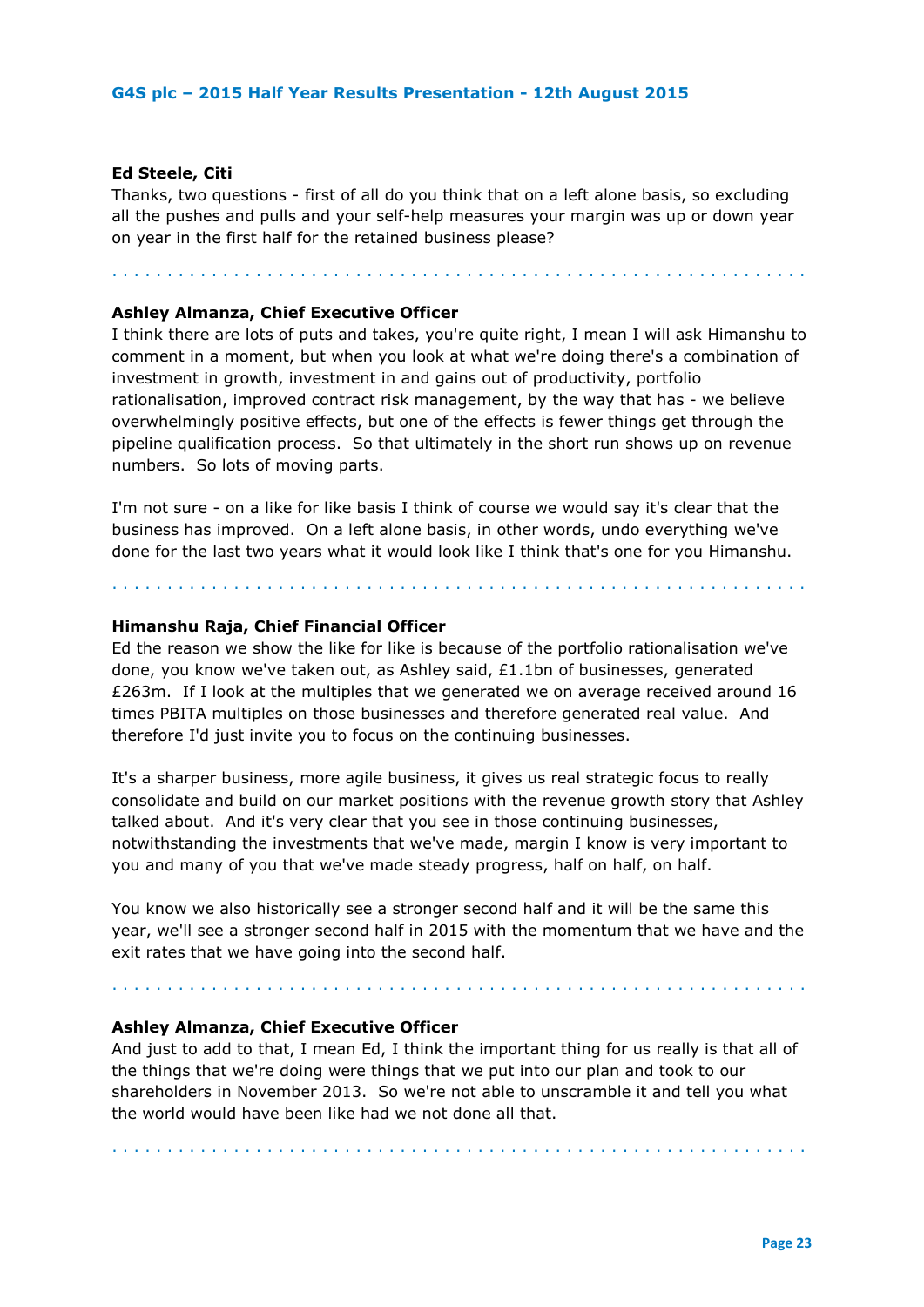#### **Ed Steele, Citi**

I suppose I'm just trying to find your view of the underlying market dynamic?

. . . . . . . . . . . . . . . . . . . . . . . . . . . . . . . . . . . . . . . . . . . . . . . . . . . . . . . . . . . . . . .

#### **Ashley Almanza, Chief Executive Officer**

Okay, well I mean I think there I would point to the comment I made in response to Paul's question. We're a globally diversified business, you know some markets are doing better than others; the pipeline is growing faster in some regions than others so it's a mixed picture because we're just a globally diversified business.

I mean there's no doubt in North America our business is doing far better than it was doing two years ago. However, we've invested in strengthening our management team, we've invested in sales and business development capability, sector specialists, service line innovation. You know in North America we're growing faster than the market. So would we be doing that without all of the investment we've made over the last two years, I'm going to say no. So on an undisturbed basis would it have been better in North America, but not as good as it is today and I think that's probably true across the board.

. . . . . . . . . . . . . . . . . . . . . . . . . . . . . . . . . . . . . . . . . . . . . . . . . . . . . . . . . . . . . . .

#### **Ed Steele, Citi**

Okay. Thanks very much. And the second question. You stripped out 300 or so million of revenue from last year, which is going to be closed or sold across 30 businesses, which in aggregate made  $£11m$  of losses. Looking back to - I know you weren't around, but I'm sure you've seen the numbers - looking back a few years ago when the Group was consistently making about 7% PBITA margin, was that £300m equally loss-making then or was it in aggregate a profitable group of businesses, please?

. . . . . . . . . . . . . . . . . . . . . . . . . . . . . . . . . . . . . . . . . . . . . . . . . . . . . . . . . . . . . . .

#### **Ashley Almanza, Chief Executive Officer**

So, I mean, I would have to go back to August and November 2013, when we set out all of the changes that we were going to make to the way we account for performance in this business. So I think in a roundabout way, we said - well, if you re-cast prior years on the new basis of accounting performance, you wouldn't get 7%. And I think the further back we go, the harder it is for us to re-cast the Group, let alone individual businesses. So we can't I think, hand on heart, answer the question of what the true underlying performance would have been, because we're comparing a different approach to measuring performance today versus the way it was measured before.

What we can say is that we've worked through this portfolio review carefully. We didn't want to just rush out and hack into the thing; we wanted to really understand the potential of a business to make a contribution - even if a business is loss making, it doesn't mean it leaves the portfolio. It depends upon its potential to add to the overall business. And so we've just gone about this very patiently.

So Helen or Himanshu may be able to answer that question either now or offline, but I certainly - I don't think we're comparing even like for like measurement methods in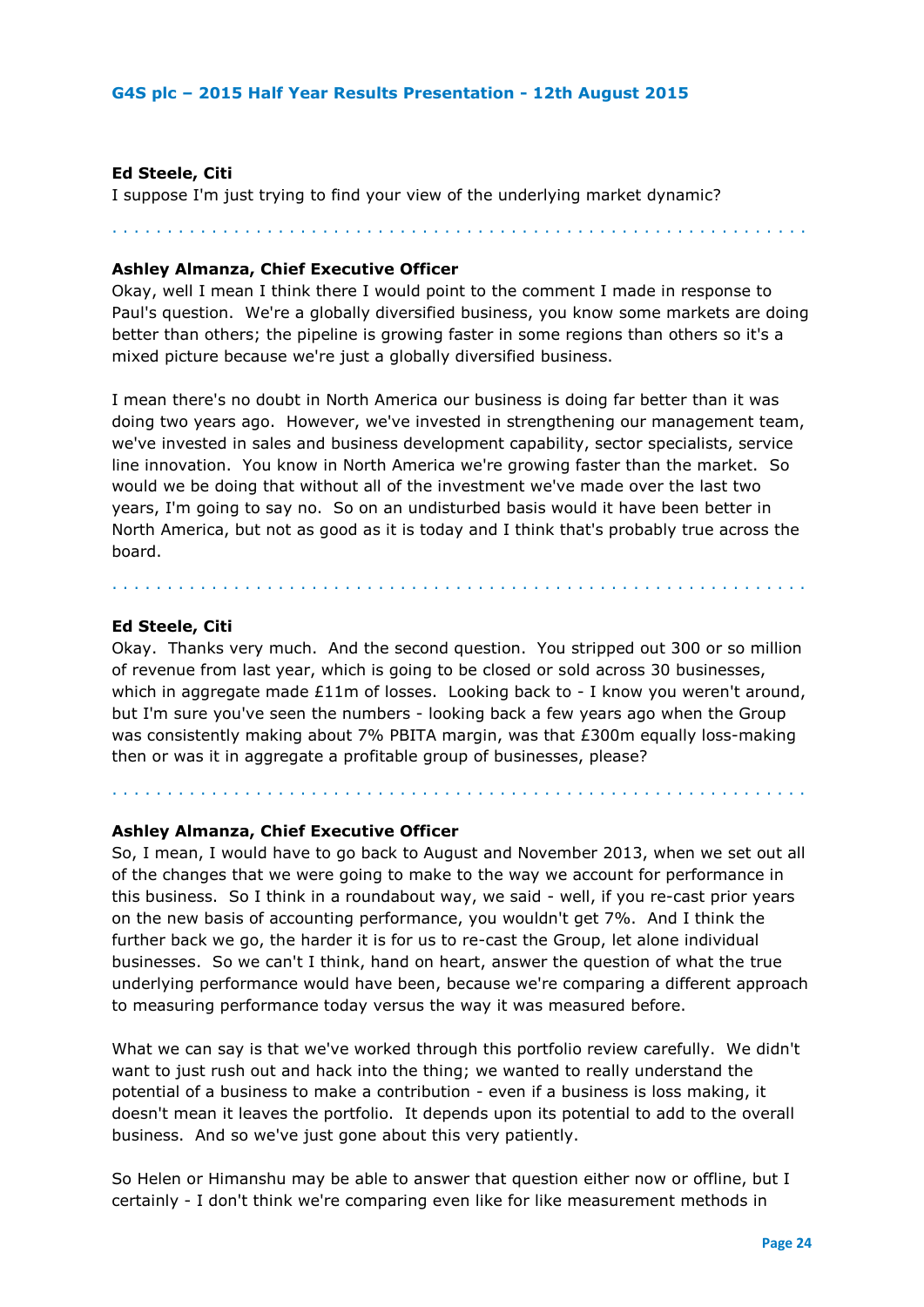terms of performance. There was quite a significant change in the way we accounted for our business from November forwards - November '13 forwards.

. . . . . . . . . . . . . . . . . . . . . . . . . . . . . . . . . . . . . . . . . . . . . . . . . . . . . . . . . . . . . . .

#### **Ed Steele, Citi**

Thanks very much.

#### . . . . . . . . . . . . . . . . . . . . . . . . . . . . . . . . . . . . . . . . . . . . . . . . . . . . . . . . . . . . . . .

#### **Ashley Almanza, Chief Executive Officer**

You're welcome. Can we come down to the front, please?

. . . . . . . . . . . . . . . . . . . . . . . . . . . . . . . . . . . . . . . . . . . . . . . . . . . . . . . . . . . . . . .

#### **Andy Grosvenor, Credit Suisse**

Just three, if I may. Firstly on organic growth or growth during the period. Could you explain the difference between the 2.2% organic and the 2.8% that you talked about?

Secondly, and on a similar theme, at the beginning of the year you talked about 5 to 8% growth in the medium term and you expected to be in the postal code of that for this year. Is that still the case, given what we've seen in H1?

And then thirdly, a bit more specifically on the Compass contract. There's been a lot of news flow about immigration in the UK and various parts of Europe through the year. How is that contract performing and what are the risks to that? Thank you.

. . . . . . . . . . . . . . . . . . . . . . . . . . . . . . . . . . . . . . . . . . . . . . . . . . . . . . . . . . . . . . .

#### **Ashley Almanza, Chief Executive Officer**

Thanks, Andy.

On Compass, actually the contract is performing better than it was before. We're working very closely with the Home Office and indeed collaborating across three suppliers, where it makes sense - with the full blessing, I should say, of the Home Office.

So the contract's performing better; you have to look on the Home Office website to see immigration numbers. We have not seen, certainly yet, the news flow that you see in the Mediterranean and in France affecting - touching lots of wood - the Compass contract at this stage.

Revenue - I'll ask Himanshu to please explain the difference between the 2.2 and the 2.8.

Full year - we did say in the postal code. I think we've got good momentum in our sales conversion and mobilisation and there's no reason for us to change our view at this stage.

#### 2.2 to 2.8?

. . . . . . . . . . . . . . . . . . . . . . . . . . . . . . . . . . . . . . . . . . . . . . . . . . . . . . . . . . . . . . .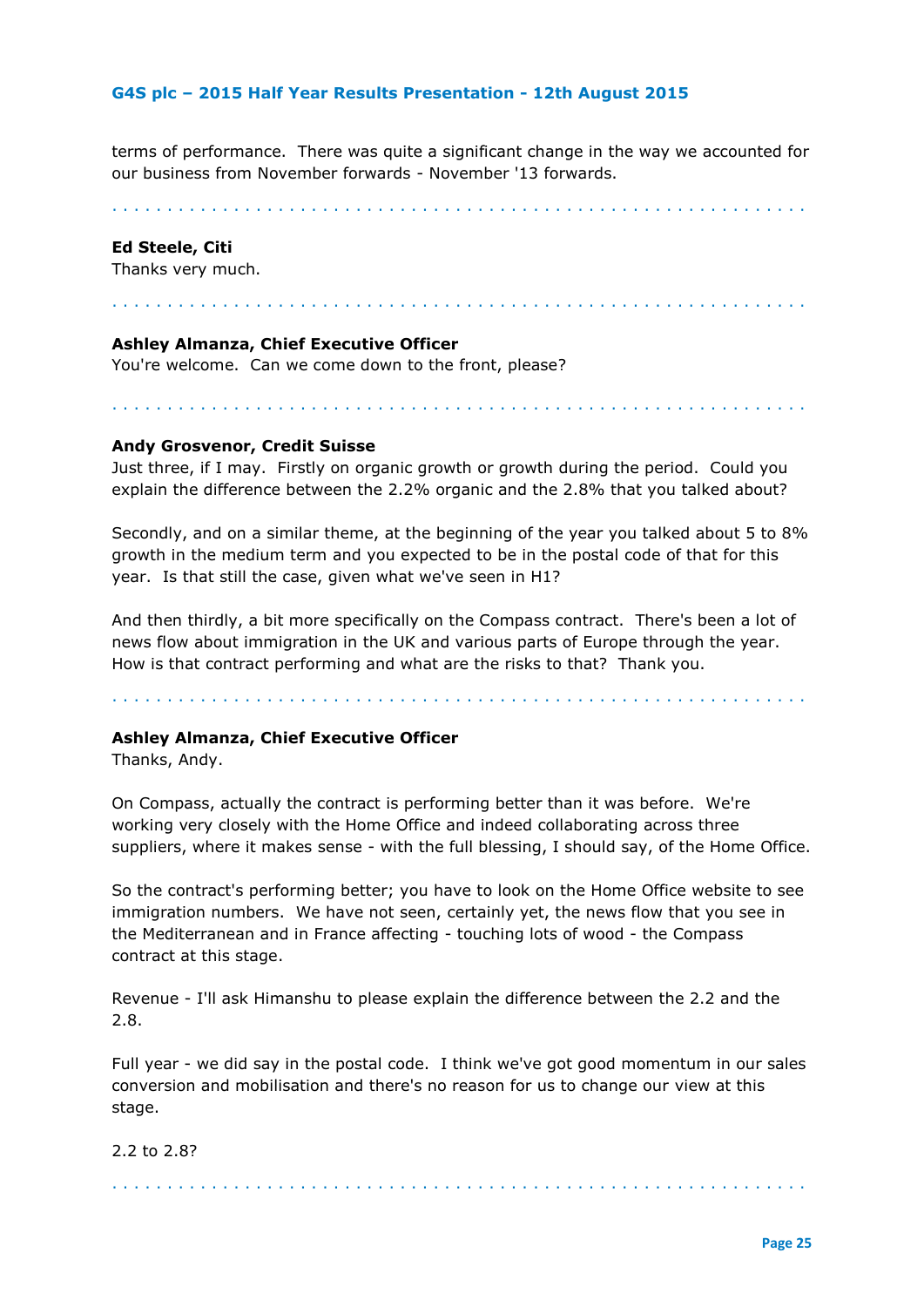#### **Himanshu Raja, Chief Financial Officer**

On the organic revenue growth versus total revenue growth, really two things going on in that movement.

The first is the modest bolt ons that we made, which is small in the overall scheme of things. And then I explained that one of the things we did in the half year was renegotiate our controlling economic interest in a number of entities in the Middle East and the Far East. The way one is required to account for that is it flows through as an acquisition for accounting purposes and therefore affects the difference between organic and inorganic growth. You see the opposite effect also when you look at the detail on page 4, Andy, in the Africa Region, where there we had a change in economic interest going the other way, and therefore that's required to be accounted for as a divestment. That's the way the new accounting standards, IFRS 10 and 11 work. That's all that's going on in there.

The real thing that we've tried to point you to today is - what are the exit rates that you should be thinking about? And on an ex Manus basis for the Group as a whole, that's why we shared with you that number on the front page around 4.2% and a strong exit as we exited the first half.

. . . . . . . . . . . . . . . . . . . . . . . . . . . . . . . . . . . . . . . . . . . . . . . . . . . . . . . . . . . . . . .

#### **Ashley Almanza, Chief Executive Officer**

Thanks, Andy. Another question at the back, please and then we'll come back to you in the front.

. . . . . . . . . . . . . . . . . . . . . . . . . . . . . . . . . . . . . . . . . . . . . . . . . . . . . . . . . . . . . . .

#### **Julian Cater, Numis Securities**

Two questions, please. The first on the movement in the pipeline, I wonder whether you could give any detail on the velocity with which contracts have gone out between December and June, so we can get an idea of what your win rate is in the context of the £700m you've talked about.

And then my second question really picks up on Ed's earlier question on the margin. If I look at Note 3 to the account, it looks like the gross margin percentage has actually gone down 100 basis points, in spite of some of the initiatives that you've talked about. So I wonder whether you can say - is that a function of mix, greater competition in certain markets, etc., please? Thank you.

. . . . . . . . . . . . . . . . . . . . . . . . . . . . . . . . . . . . . . . . . . . . . . . . . . . . . . . . . . . . . . .

#### **Ashley Almanza, Chief Executive Officer**

So I'll ask Himanshu to comment on gross margin in a moment, although I think again you have to recognise that some of the investments we're making are going into cost of sales as well as head office, if you like. And indeed, one of the things we talked about last year was our desire to build operating capability out in the regions, and deploy some of the capability that we have in the centre out to the regions, so that we're not operating on a fly in, fly out basis for operational expertise. So that's undoubtedly added some cost.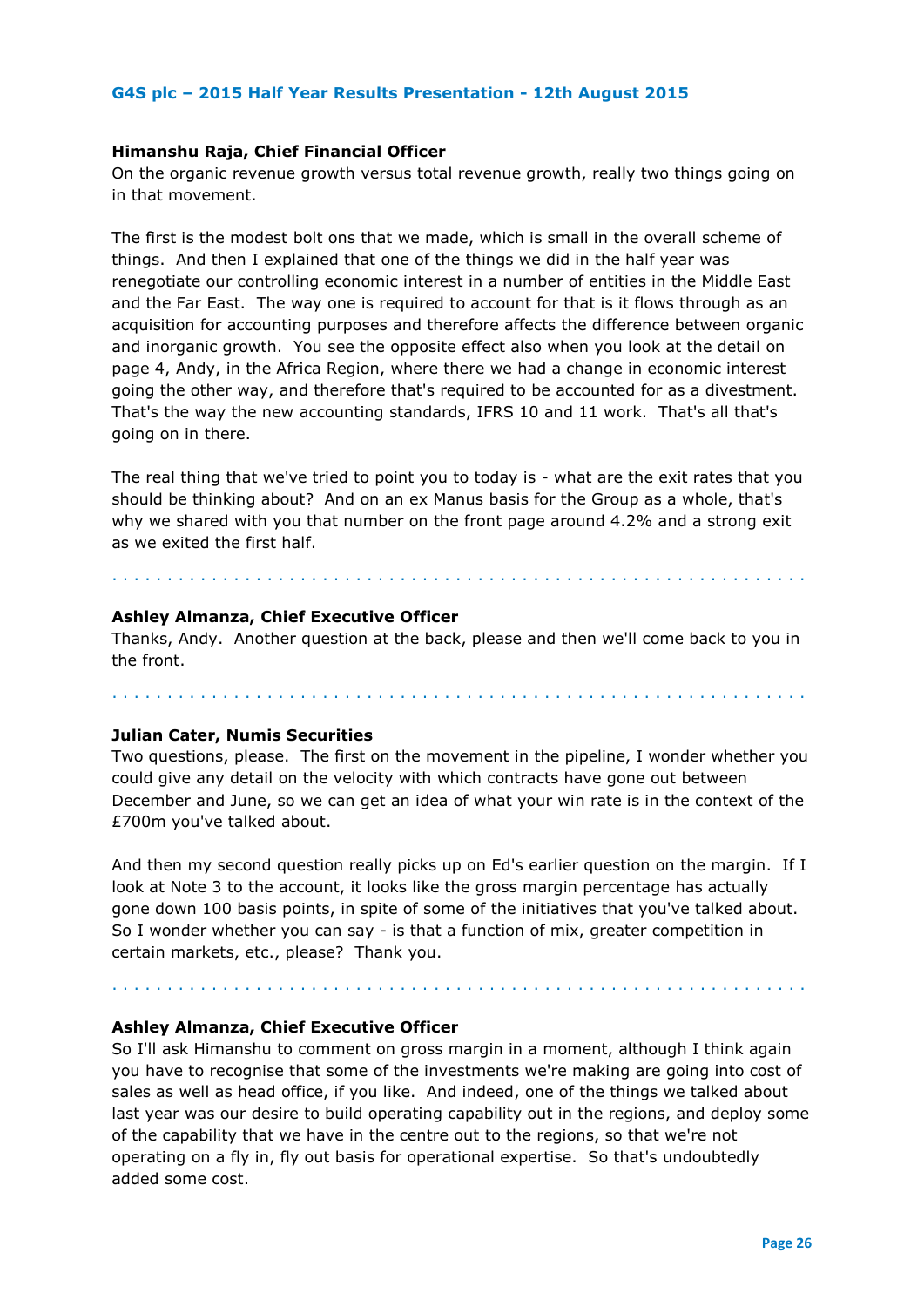And the other thing to keep in mind is that - when a business is winning new contracts and mobilising - has a heavy mobilisation programme as we have had in the last six to nine months - that does affect your progress margin because you're not efficient really as - I don't know anywhere in the business where you can stand up a new contract, particularly a large contract, efficiently on day one. So for example, you have to rely more on overtime; you have to sometimes transport security officers, or whatever the service is, transport employees to the work site, until you recruit locally. So it can take months, sometimes the best part of six to nine months, to get a stable operation where you then get back up to your stable gross margin.

So one of the features of growth is that you incur additional costs, mobilisation costs, and somewhat inefficient operations for the first part of contract start-up. But I'll let Himanshu comment further on gross margin.

On the pipeline, your question was the philosophy -

#### **Julian Cater, Numis Securities**

The velocity with which things are going through the pipeline, to get an idea of what your win rate has been in the first half.

. . . . . . . . . . . . . . . . . . . . . . . . . . . . . . . . . . . . . . . . . . . . . . . . . . . . . . . . . . . . . . .

#### **Ashley Almanza, Chief Executive Officer**

So, our win rate obviously varies quite a bit across service and segment, and it also varies greatly depending on whether you're re-bidding or bidding for new work. And the 700 related to new contract wins, so in other words new work either grow or get. And we'd have to get back to you with the precise number. I'm going to say our win rate is in the 30 to 40% category.

. . . . . . . . . . . . . . . . . . . . . . . . . . . . . . . . . . . . . . . . . . . . . . . . . . . . . . . . . . . . . . .

Velocity, how often we're churning and re-stocking - I don't have that number to hand, Julian.

. . . . . . . . . . . . . . . . . . . . . . . . . . . . . . . . . . . . . . . . . . . . . . . . . . . . . . . . . . . . . . .

#### **Himanshu Raja, Chief Financial Officer**

So I'll just come back on the gross margin. I mean, the gross margin at a country and a regional level does jump around, and you'd expect that for the reasons that Ashley touched upon. When you're growing in a market, you've got the mobilisation issues that Ashley talked about. In each market, particularly in emerging markets, we also get the normal wage increase at the beginning of the year. There are a number of contracts, where you have the right to automatically pass that on, but others where there's a time lag between the wage inflation coming in and then passing on those price increases. And we're very rigorous about making sure we track that, and there are programmes at a country and at a regional level to make sure we achieve that. You've then got the investments that Ashley's talking about, that we're making, as well as the investment in restructuring to make those operations efficient.

So gross margin does jump around, but it's a function of the rich mix of things that are going on in that, and I wouldn't read anything into that note. That Note 3 contains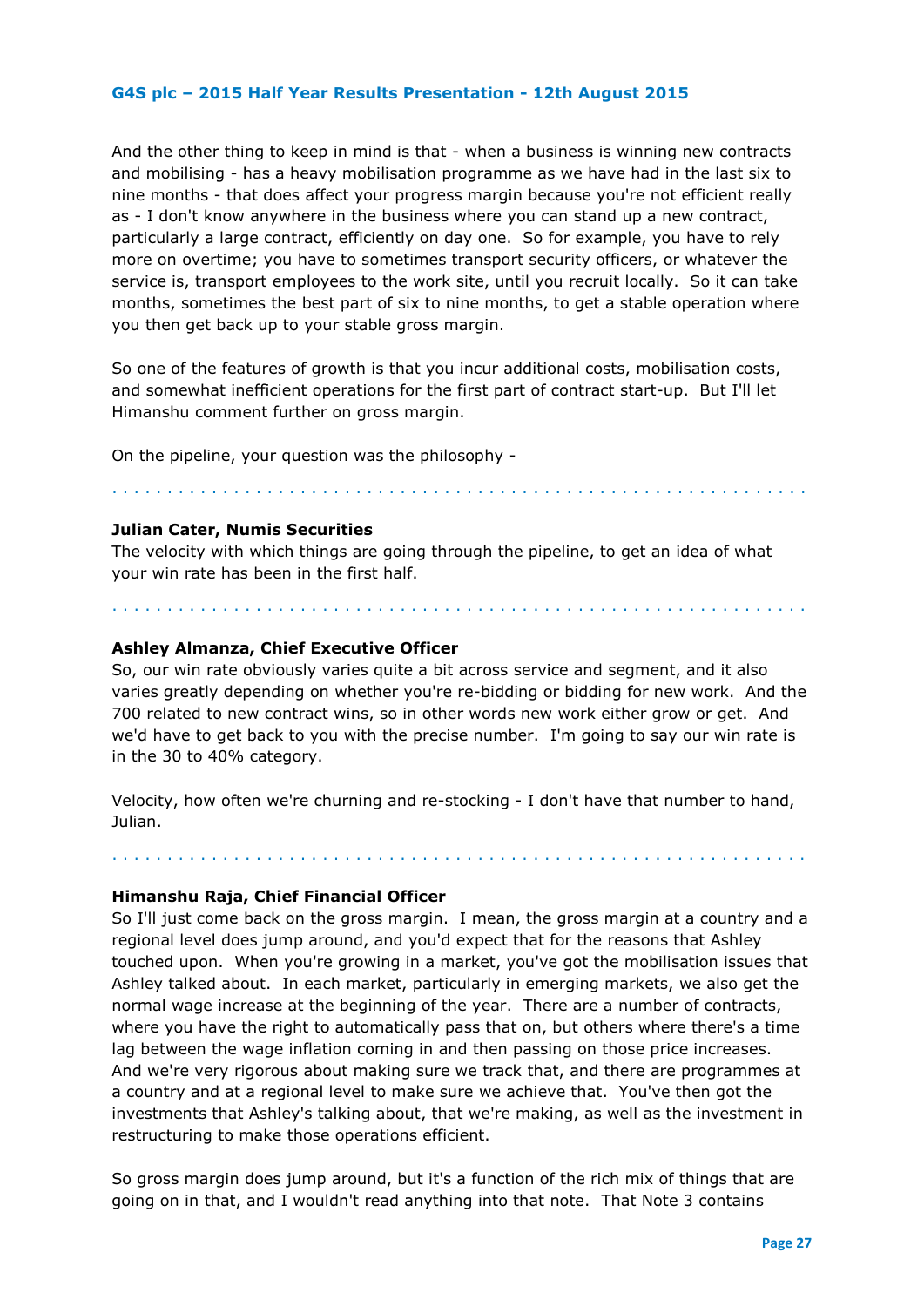movements in some of the specific items as well. They are listed in the narrative below it.

As you know, what we're focused on is making sure that we drive to profitable growth on a country-by-country business and for the Group as a whole. So when we're evaluating through the Group Investment Committee, we look at the risk adjusted margin and say what do we think the risk adjusted margin for this contract is? If it's a manned or mobile security contract, where we know we can knock the ball out of the park every day of the week, it might be a relatively lower margin in a particular market - but it's good business, we know how to deliver it, it speaks to core strength - then that's good business that we'll sign off; as opposed to more complex outsourcing type arrangements, where we'll take a harder look.

So key message really is about year on year growth in profit earnings and cash flow. That's what we're focused on.

. . . . . . . . . . . . . . . . . . . . . . . . . . . . . . . . . . . . . . . . . . . . . . . . . . . . . . . . . . . . . . .

#### **Ashley Almanza, Chief Executive Officer**

Thank you, Himanshu. The other aspect of your question, Julian, was about competitive intensity. I think it is absolutely the case that competitive intensity in some markets is greater than the others that we operate in. And in very broad terms, competitive intensity is greatest in our developed markets - Europe, UK and North America. And that is evident in the gross margins in those businesses. And I think our response has to be firstly to be very rigorous in the business that we choose to participate in - in the Investment Committee, as Himanshu has described.

Secondly, we have to use our scale to progressively develop, if you like, a unit cost advantage. And that's what our productivity programmes aim to do - to give us a cost advantage in the marketplace, so that - where the risk is acceptable, the price is say lower than emerging markets - we've got the cost base to go in and compete, and still make a decent return for our shareholders.

And the third thing we have to do is to innovate. We have to keep investing in developing services which add incremental value to customers, and for which our clients are prepared to pay, if you like, a higher price, and therefore generate better returns.

That, as you can imagine, is not something that will happen overnight, but we are committed to progressively investing in and growing that part of our business.

So undoubtedly, real competitive intensity in developed markets, and less so in emerging markets where we have - today anyway - a natural advantage because of our market positions.

. . . . . . . . . . . . . . . . . . . . . . . . . . . . . . . . . . . . . . . . . . . . . . . . . . . . . . . . . . . . . . .

#### **Gideon Adler, Redburn Partners**

I've got a question on the UK and a question on cash.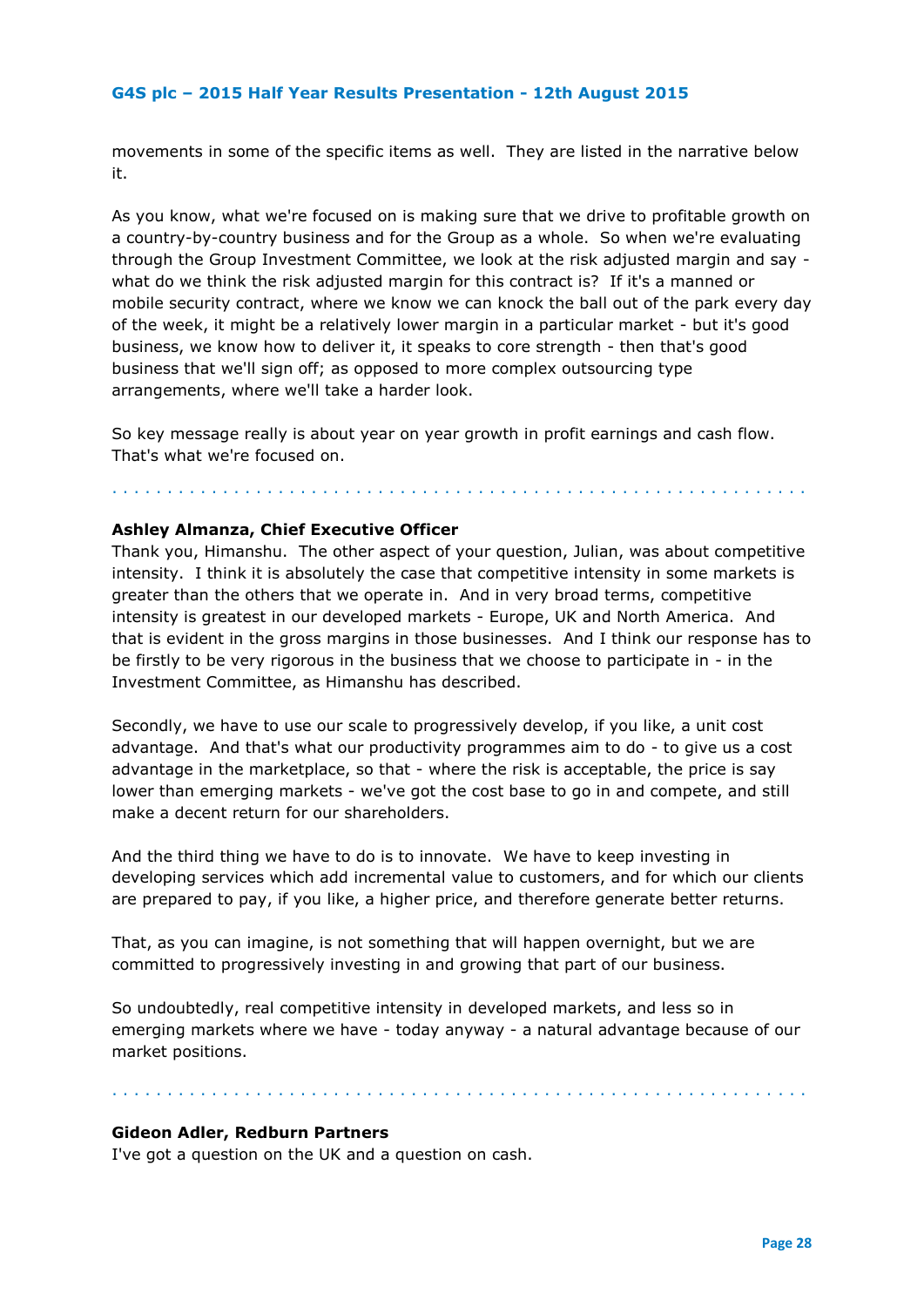On the UK, could you tell us whether, ex-Tesco and electronic monitoring contract losses, that UK business grew underlying in the first half? And also, what's driving the strong pipeline growth in the UK - whether that's in the core manned guarding business or in other parts of the portfolio?

And on cash, which is down 4% across the business - been some contract losses in the UK and in Belgium - is that a function of, as you were just saying, increased competition in developed markets or have you perhaps been distracted slightly by some of the restructuring going through those businesses? And cash seems like quite a small part of the forward-looking pipeline; how much of those in developed versus emerging markets?

#### **Ashley Almanza, Chief Executive Officer**

Quite a lot in there. I might have to come back and ask you to remind us of some of the nuances in your question.

. . . . . . . . . . . . . . . . . . . . . . . . . . . . . . . . . . . . . . . . . . . . . . . . . . . . . . . . . . . . . . .

In terms of Tesco and Belgium - different reasons really. I don't think it particularly was affected by our restructuring activity. You know, Belgium was just a renewal where the customer was determined that they were going to introduce another player into their supply chain. It wouldn't have mattered what we did, there was going to be another supplier, and that happens. Our advantage is that we have a large diversified business and one customer on its own will make a difference in a quarter or half year, but ultimately, if we continue to win in the marketplace, more broadly we can absorb that and continue to grow.

I think in the UK it's a bit more complex. I think the customer came to the market with significantly revised terms and conditions, and we'll have to see. We don't actually know whether that was a good piece of business to lose or a bad piece of business. Clearly, we don't like to lose business ever, don't like to lose anything, but at some point you have to say - these are the terms on which I can do business and these are the terms on which I can't, And we'll have to see how that contract plays out over time and whether we would have done things differently.

. . . . . . . . . . . . . . . . . . . . . . . . . . . . . . . . . . . . . . . . . . . . . . . . . . . . . . . . . . . . . . .

. . . . . . . . . . . . . . . . . . . . . . . . . . . . . . . . . . . . . . . . . . . . . . . . . . . . . . . . . . . . . . .

CAP, UK ex-Tesco and ex - ?

#### **Gideon Adler, Redburn Partners**

Ex the monitoring contract -

#### **Himanshu Raja, Chief Financial Officer**

We're still modestly down by around 1% after EM Tesco and two again compensating dynamics in there. During the second half, or throughout 2014, again we were quite rigorous in weeding out contracts within our UK secure solutions business that were just not sustainably profitable. And you see the effect of some of that really offset by the progress we're making in local government that Ashley referred to, in healthcare, in police and other local government services. So that's really the other driver in the UK.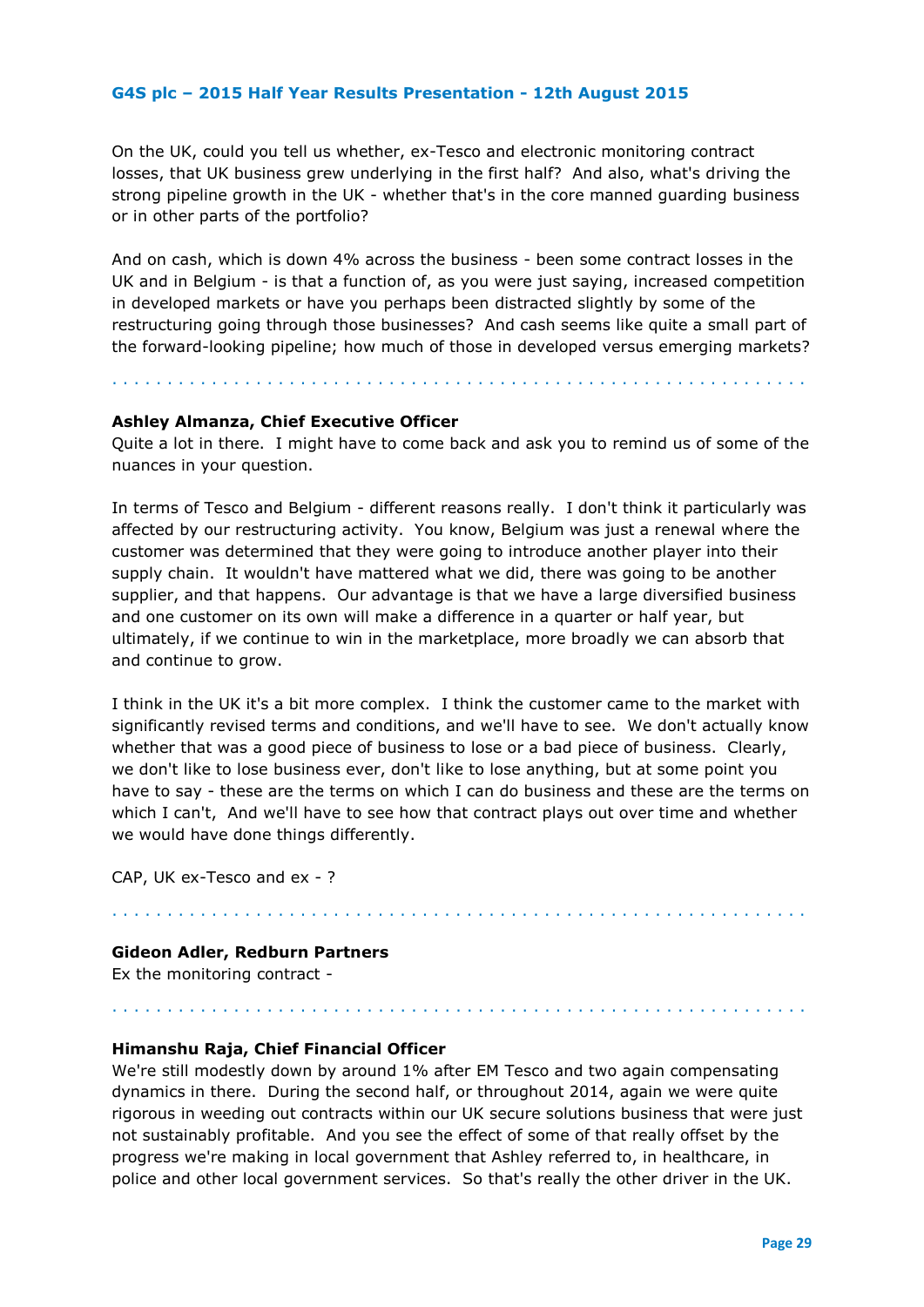#### **Ashley Almanza, Chief Executive Officer**

Two other things. So back to the point I should have mentioned on UK cash. I think one of the issues that we acknowledged 18 months ago was that our UK cash business was not competitive in the marketplace, i.e. our cost structure was uncompetitive. So I think that probably also played a part in the Tesco bid.

. . . . . . . . . . . . . . . . . . . . . . . . . . . . . . . . . . . . . . . . . . . . . . . . . . . . . . . . . . . . . . .

In terms of pipeline, we continue to grow our cash business in emerging markets. We talked about our CASH360 product which has really started to get traction in the marketplace. The pipeline is there for that sort of service. In emerging markets, the pipeline continues to grow in our cash business; in developed markets, I think we're in a steady state environment in the pipeline.

However, that might change, because I think our customers in developed markets want the way in which cash handling is delivered today, they want or slash need it to change. And part of what we're doing when we're investing in service development is looking at not only CASH360, but things like bank branch automation.

And ultimately I think we may see some big changes in developed cash markets, where banks outsource a lot more of what they do. If you think - I mean, you all know banks well, but retail banking in particular - a core activity for a bank is not replenishing an ATM or delivering ATM engineering or cash balancing on a daily basis or cash transfer on a daily basis. That's not core business. Core business, we think, for banks is selling mortgages, savings products, insurance products and so on.

So conceptually when we think about, in developed markets, the branch of the future and how our pipeline might development, we think it's entirely possible that banks will start to think about branches in a sort of front office/back office way, where they outsource all of the ATM replen, ATM engineering, daily cash balancing and focus entirely on serving their customers and selling products which are core parts of their business.

Frankly, I still find it surprising that we don't have that system in some of our developed markets, and we are doing quite a bit of work on developing proposals that could change our pipeline in the future. Too early to say whether or not that's going to get traction in the marketplace. My view is - at some point it has to change. It's just not, if you look at 50 to 60% of retail banking cost is in that branch network - and you can see banks are closing down branches where there's not sufficient volume of business. But ultimately, I think there's still a need for retail banks to have a branch network, to have a high street presence, to have their brand in the marketplace. And if they can do that more efficiently and if we can persuade them to outsource it all, then I think our pipeline in cash will change significantly.

We're piloting actually in Africa an automated bank branch. So we tend to think of transferring best practice from developed markets to emerging markets in all our businesses. Actually sometimes it's the other way. You know, we've got customers in Africa who are growing their branch networks, not closing them - taking advantage - of the big banks exiting, and they're opening branches. What that means is that the costs of running a branch network is going up in their business and they are utterly focused on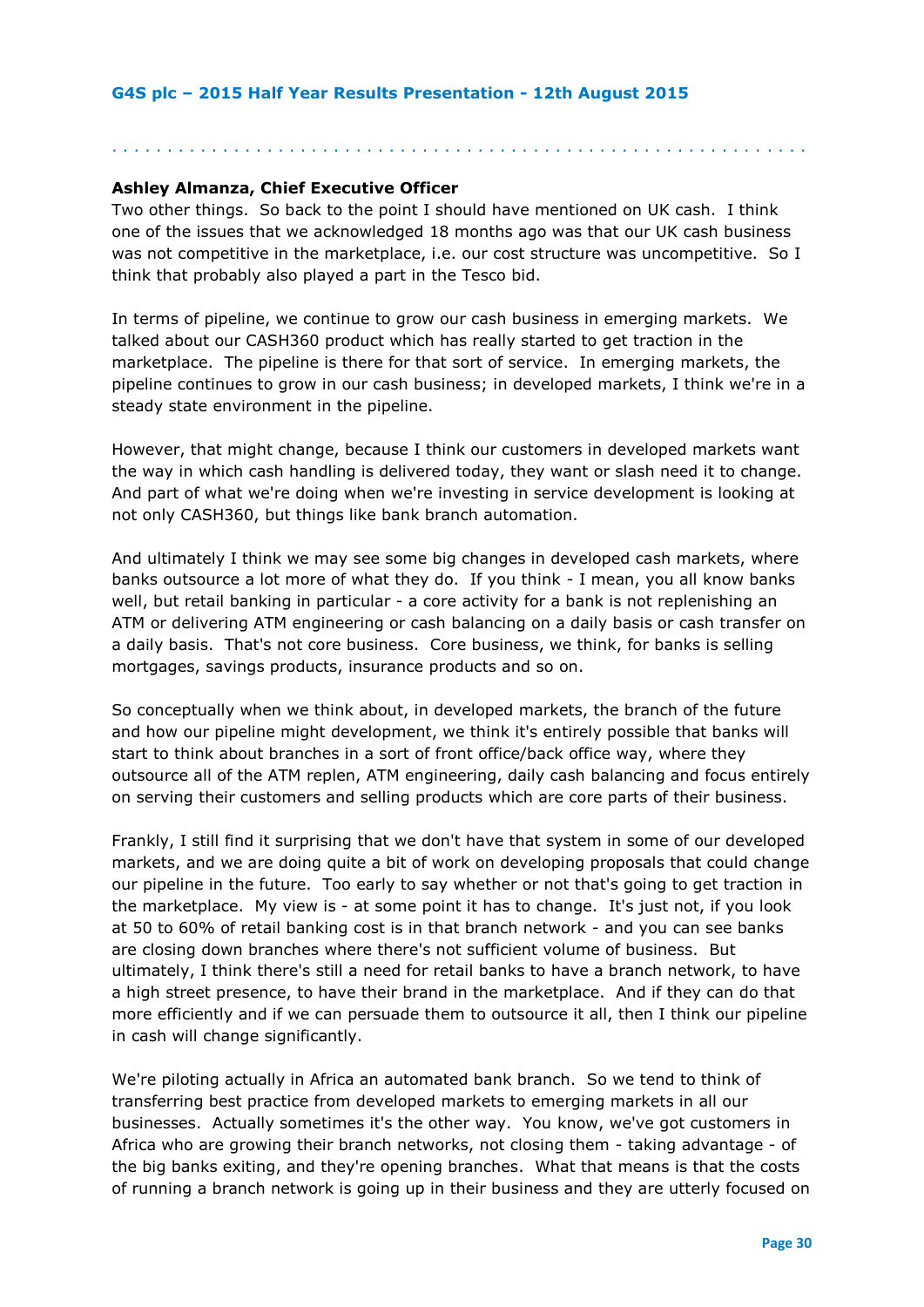making that more efficient. And so we're doing some work with a large bank in Africa regional bank - to see if we can automate their bank branches. So actually emerging markets might get there before some of our developed markets, oddly enough.

So it's a bit of a Cook's tour of the pipeline of the future in our cash business, but I think it's going to change fundamentally.

We have one more question and I'm being told we're coming to the end. No, no. We will take your question.

#### **Della Femina, Goldman Sachs**

I have a question on capex intensity. With CASH360 and with growth in technology, do you feel that, at least for DM, the capex intensity of the business is changing and that we'll see higher capex requirements in the longer run?

. . . . . . . . . . . . . . . . . . . . . . . . . . . . . . . . . . . . . . . . . . . . . . . . . . . . . . . . . . . . . . .

And second question, on your receivables collection. Would we see benefits of your receivables collection effort in the second half of the year or more will come through in 2016?

#### **Ashley Almanza, Chief Executive Officer**

. . . . . . . . . . . . . . . . . . . . . . . . . . . . . . . . . . . . . . . . . . . . . . . . . . . . . . . . . . . . . . .

Thank you very much. I'll ask Himanshu to comment on receivables in a moment.

Capital intensity - actually a lot of the investment we're making in product innovation, in CASH360, in our technology business - a lot of that gets burnt through the P&L today. With CASH360 specifically, it rather depends on how the customer wants that service delivered. So they have the option of owning the infrastructure and we deliver the software and the integration service - and we manage, you know, we help them choose the devices, we integrate the devices into our software and we manage the overall CASH 360 cycle for them. In other cases they prefer us to own the capex, in which case we will invest.

So it's going to be demand driven. If it does require more capex, our requirements are that we have a long-term contract that underwrites that investment so that we recover not only our capital, but make our return through a long-term contract. So we won't put capital into this on a merchant basis and hope it works out okay.

In technology, typically - at least at this stage - the customer pays for the technology. So if we install intrusion detection, access control, a control room, the customer pays for and owns that infrastructure. You know, there might be examples in the future where they prefer us to own that infrastructure and again, if it was underwritten, if it was a creditworthy customer underwritten long-term contract, I don't see why we wouldn't consider that. But I don't see today that our capital intensity will necessarily change, because we don't know whether customers are going to increasingly want us to own the capital or whether they would prefer to own the capital. It's too early to tell, I'm afraid.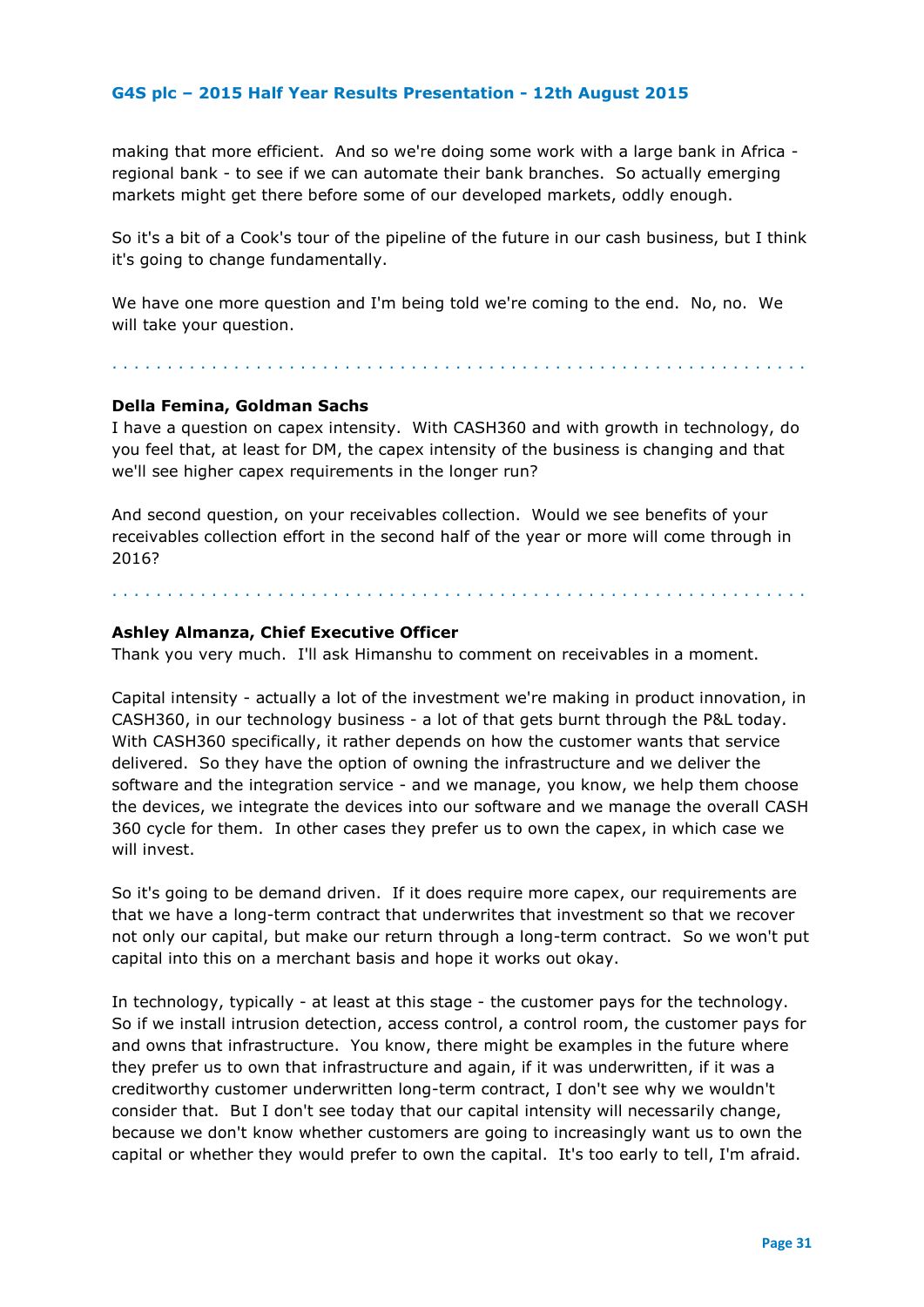Receivables, Himanshu?

. . . . . . . . . . . . . . . . . . . . . . . . . . . . . . . . . . . . . . . . . . . . . . . . . . . . . . . . . . . . . . .

#### **Himanshu Raja, Chief Financial Officer**

On receivables, the first half is always weaker than the second half, and one of the principal reasons for that is we get in particularly our Europe markets 13th month holiday pay. So bills are often accrued during the 12 months and we pay 13 month in the first half. So the second half is always naturally stronger and it'll be no different in 2015.

When I reflect on the programmes that we're running, what we're seeking to address really is the structural effect on our cash flow, which is that we deploy manned security, mobile security; of course we then pay wages; billing takes place and collections is 30/60 days. So there's a natural inbuilt structural profile to cash flow, and that is exacerbated when you're growing. So in the half you saw working capital increase by £54m, and that's partly a function of growth and the structural nature of the business.

And what the programmes are seeking to do is really begin to, initially at contracting, ensure that collection terms are part and parcel of the negotiation and not just price and service and SLAs, as well as really be disciplined there about our processes so that the paper trail from the client's purchase orders through to all of the things we talk about in direct labour efficiency, around the time sheets, the labour hours deployed - all come through our process timely and therefore the collection cycle starts quicker.

And then lastly, during really last year, we changed the entire engagement model such that it's not just a back office finance activity. Frontline business leaders are much more integrated in the collection's effort, together with finance, and therefore we can be engaging with the right stakeholders to collect that cash.

So we'll see an improvement in the second half - we always do. And then just ongoing, the process efficiency on that whole orders cash cycle will yield benefits over time.

. . . . . . . . . . . . . . . . . . . . . . . . . . . . . . . . . . . . . . . . . . . . . . . . . . . . . . . . . . . . . . .

#### **Ashley Almanza, Chief Executive Officer**

Thank you. You've got a question from the webcast.

#### . . . . . . . . . . . . . . . . . . . . . . . . . . . . . . . . . . . . . . . . . . . . . . . . . . . . . . . . . . . . . . .

#### **Facilitator**

I've got a few, if we can get them in very quickly.

The first one is - when should we expect to get any news on the outcome of the potential delisting in Copenhagen?

. . . . . . . . . . . . . . . . . . . . . . . . . . . . . . . . . . . . . . . . . . . . . . . . . . . . . . . . . . . . . . .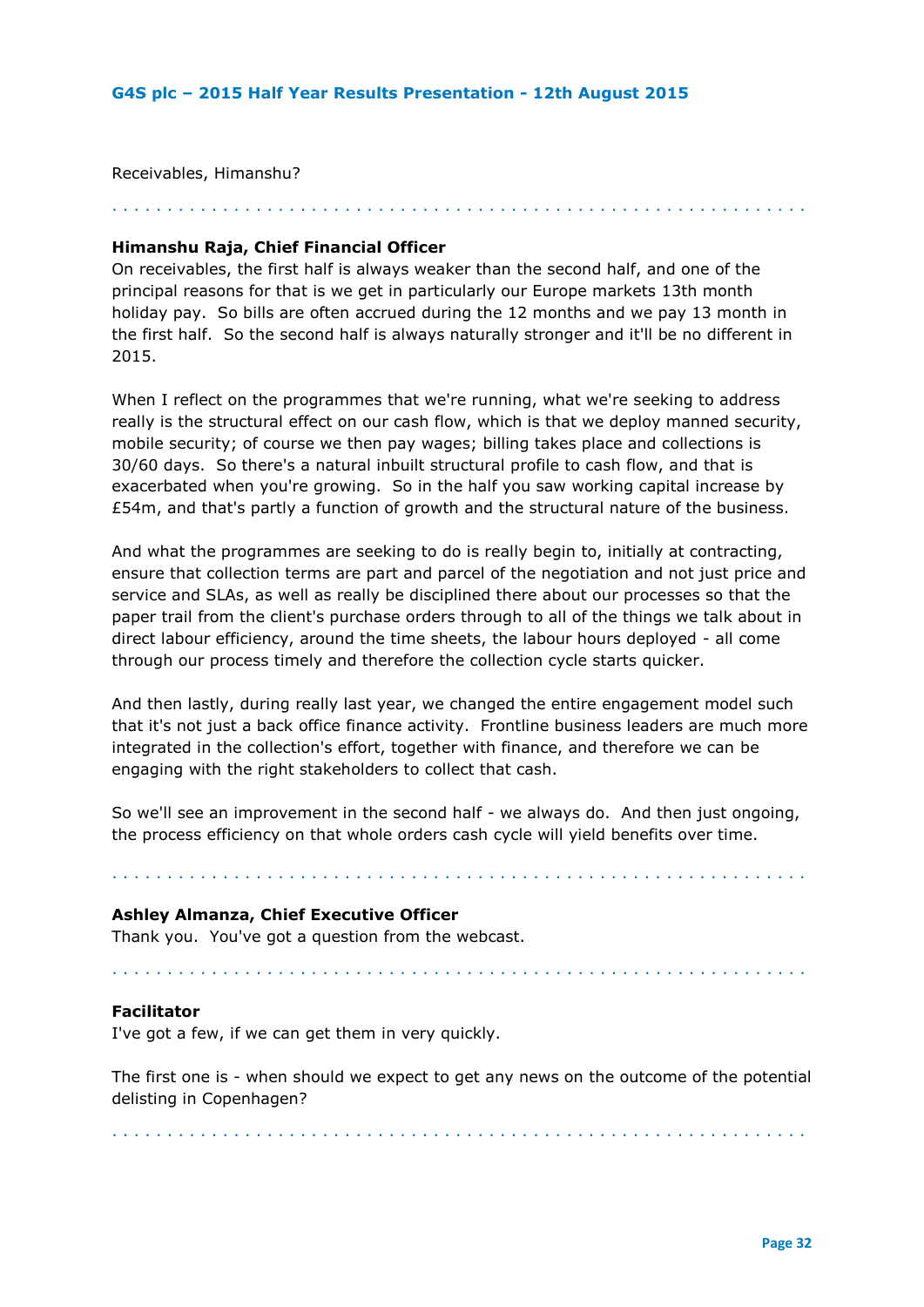#### **Ashley Almanza, Chief Executive Officer**

That one I think we'll have an update by year-end.

### **Facilitator**

Could you comment on the implied organic sales growth of the contract wins in the first half?

. . . . . . . . . . . . . . . . . . . . . . . . . . . . . . . . . . . . . . . . . . . . . . . . . . . . . . . . . . . . . . .

. . . . . . . . . . . . . . . . . . . . . . . . . . . . . . . . . . . . . . . . . . . . . . . . . . . . . . . . . . . . . . .

#### **Ashley Almanza, Chief Executive Officer**

If I understood the question, I could definitely comment on it. The organic growth rate of the -

. . . . . . . . . . . . . . . . . . . . . . . . . . . . . . . . . . . . . . . . . . . . . . . . . . . . . . . . . . . . . . .

#### **Facilitator**

£700m.

## **Ashley Almanza, Chief Executive Officer**

Oh, I see. Oh, I beg your pardon. Look, these contracts don't all start on 1st July. I know everyone knows that, but I'll say that. They mobilise; they start of different dates and they ramp up over time.

. . . . . . . . . . . . . . . . . . . . . . . . . . . . . . . . . . . . . . . . . . . . . . . . . . . . . . . . . . . . . . .

You know, typically a contract win, you would expect to see 20 to 25% of that materialise in the six months after you win the contract. So I think people have to do their own maths. We had a question earlier about the postal code, and I think the postal code gives us enough latitude to say we'll be there or thereabouts for the full year.

I've also said that we screen contracts more rigorously, so it's not just about the contracts we've won, but the contracts that are in bidding and negotiation today, when it comes to the full year organic growth.

#### **Facilitator**

And as a follow on from that, one of the questions from Ian Armstrong at Brewin was have you seen any improvement in how you mobilise those contracts through the various initiatives that have happened at the Group, particularly in the first half ...

. . . . . . . . . . . . . . . . . . . . . . . . . . . . . . . . . . . . . . . . . . . . . . . . . . . . . . . . . . . . . . .

. . . . . . . . . . . . . . . . . . . . . . . . . . . . . . . . . . . . . . . . . . . . . . . . . . . . . . . . . . . . . . .

#### **Ashley Almanza, Chief Executive Officer**

Yeah, that's a really good question, and, you know, direct labour efficiency, which really from order to cash and also from employment to deep screening and employment to deployment, is a multi-year project, as we've said before. And it has to be supported by proper systems.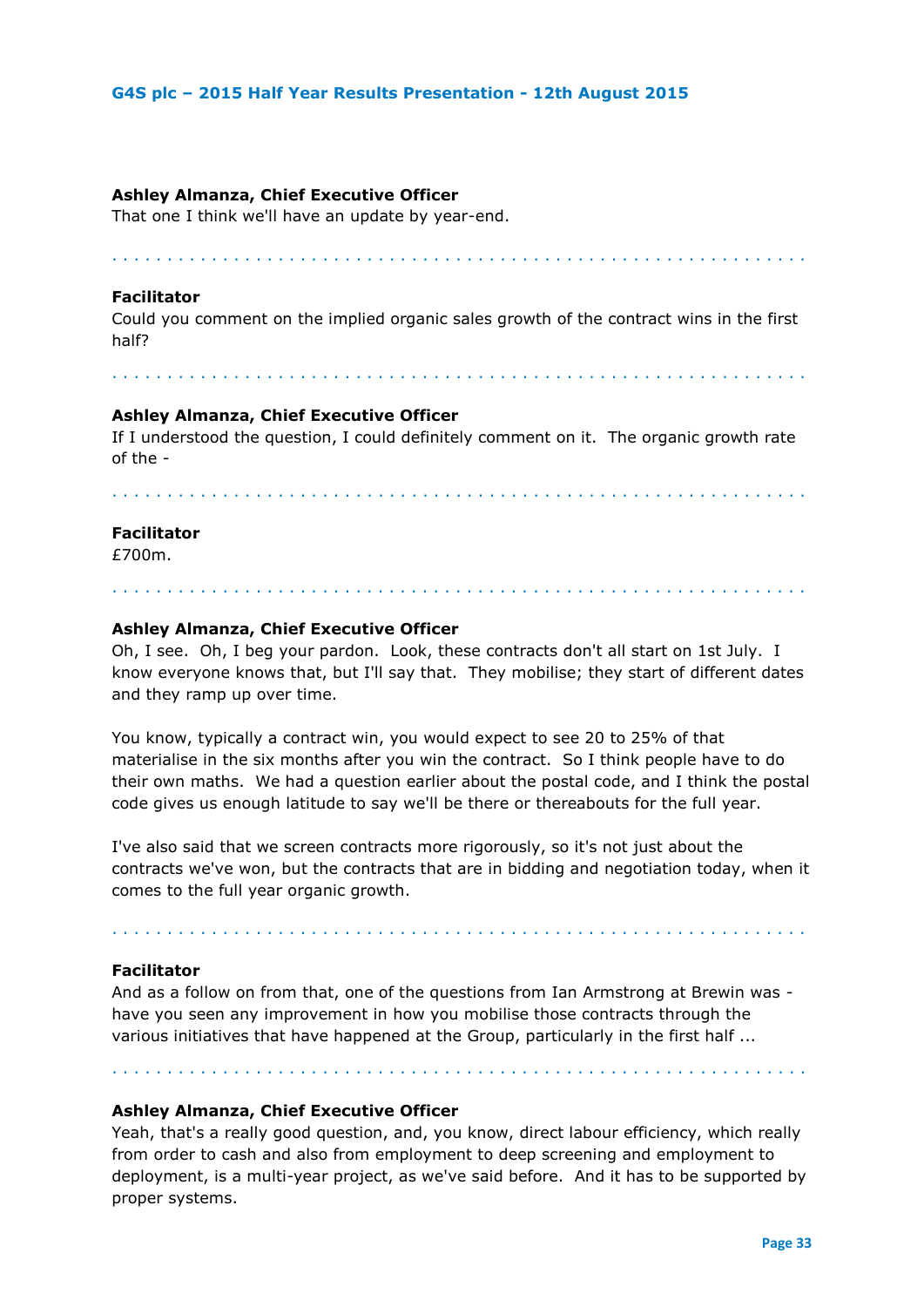And Himanshu talked, during his presentation, about now getting to the stage where, having sorted out the infrastructure and the operating model in IT, we're starting to look at applications. One of those core applications is direct labour efficiency, which would affect the efficiency with which we mobilise or are able to mobilise. And we're really at a very early stage there in defining what lean process looks like and what the scope of that process is going to be, before we start cutting code and developing an IT solution.

So that is a multi-year project, and I would say we are in some places better at mobilising. I think for very large contracts we're better now at mobilising because we just insist on more planning effort going into mobilisation of large contracts. It doesn't mean that we mobilise faster or more cheaply; sometimes it actually means we take a bit longer to mobilise and we spend more money during the mobilisation phase. One of the lessons from the last five or six years on big contracts is that we mobilised too quickly in some cases and without sufficient planning, and that generated significant contract penalties later on.

So it's a very good question. We're certainly putting more rigour into contract mobilisation, but at the moment, it's probably adding cost and time to our mobilisation, rather than the opposite. In the fullness of time, we think that our end-to-end employment and deployment process will enable us to mobilise more efficiently.

A final comment on this is - it also depends on where you're mobilising. So if you win a big contract in a new area of a market, then mobilisation necessarily costs more and takes longer, but you establish a new beachhead in a new part of the market and the next contract you win becomes easier to mobilise.

. . . . . . . . . . . . . . . . . . . . . . . . . . . . . . . . . . . . . . . . . . . . . . . . . . . . . . . . . . . . . . .

#### **Facilitator**

And maybe if I could just ask the last question on behalf of George Gregory at Exane, which is - do you think there will be a point in this journey when the margin improvement trend will accelerate or rather there will always be a need to reinvest cost savings to stay ahead of the game and grow?

. . . . . . . . . . . . . . . . . . . . . . . . . . . . . . . . . . . . . . . . . . . . . . . . . . . . . . . . . . . . . . .

#### **Ashley Almanza, Chief Executive Officer**

Another very good question. I would say firstly that of course our gross margin or net margin, it would have been very easy to produce a higher net margin actually - just cut back on investment. It's not - you know, one of the easiest things to do in this business or any other business is just stop investing and, guess what, your net margin goes up.

So we could do that, and it is a judgement. And it's a constant balance between reinvesting not only in productivity gains to stay ahead of the game, as George puts it, but also in the long-term health of the business. You know, there's no question that our investment in sales and business development is starting to pay dividends. There's no question that our investment in building our general management capability, establishing two new regions introduced more overhead into our company. It's going to pay dividends.